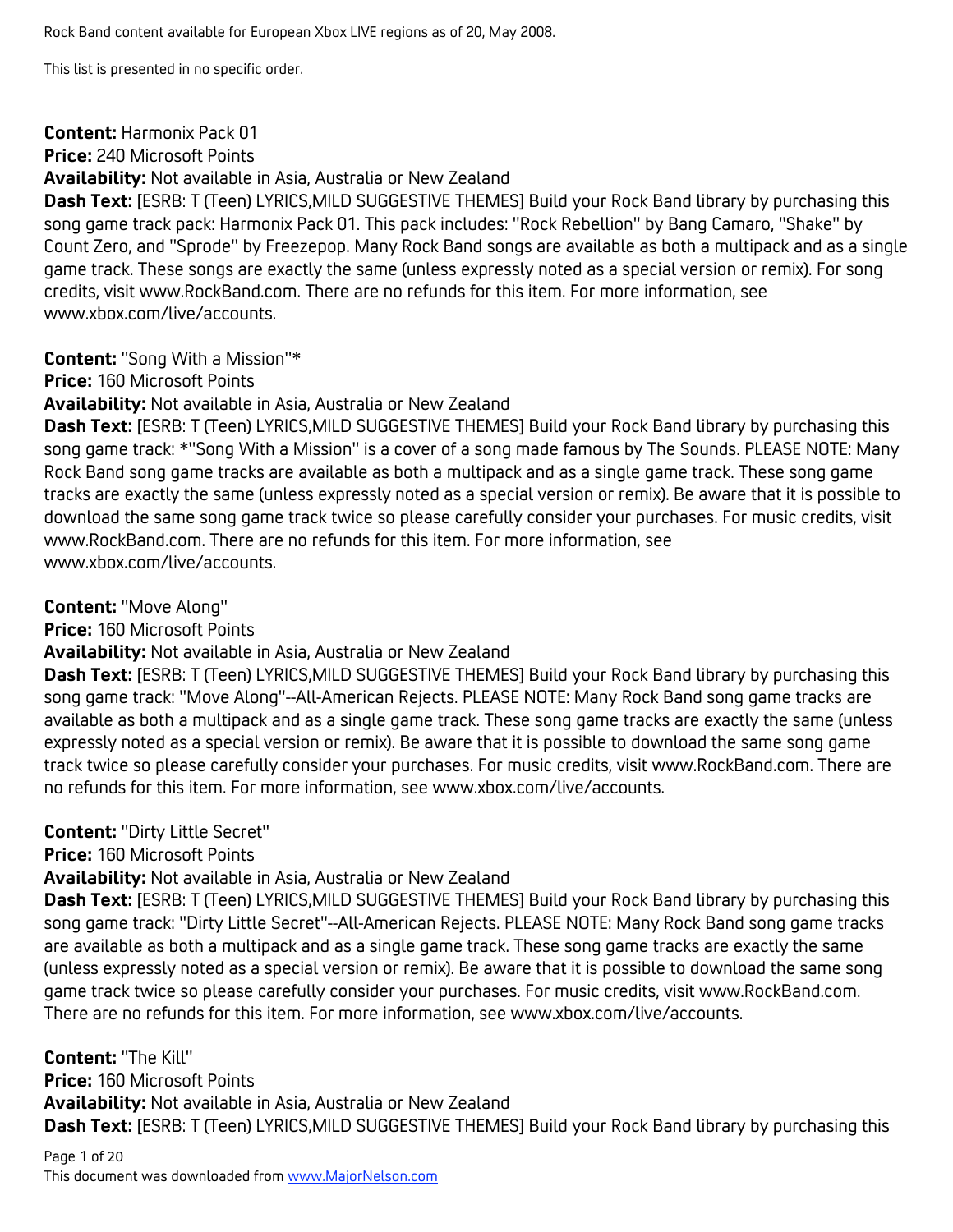This list is presented in no specific order.

song game track: "The Kill"--30 Seconds to Mars. PLEASE NOTE: Many Rock Band song game tracks are available as both a multipack and as a single game track. These song game tracks are exactly the same (unless expressly noted as a special version or remix). Be aware that it is possible to download the same song game track twice so please carefully consider your purchases. For music credits, visit www.RockBand.com. There are no refunds for this item. For more information, see www.xbox.com/live/accounts.

#### **Content:** "Attack"

#### **Price:** 160 Microsoft Points

#### **Availability:** Not available in Asia, Australia or New Zealand

**Dash Text:** [ESRB: T (Teen) LYRICS,MILD SUGGESTIVE THEMES] Build your Rock Band library by purchasing this song game track: "Attack"--30 Seconds to Mars. PLEASE NOTE: Many Rock Band song game tracks are available as both a multipack and as a single game track. These song game tracks are exactly the same (unless expressly noted as a special version or remix). Be aware that it is possible to download the same song game track twice so please carefully consider your purchases. For music credits, visit www.RockBand.com. There are no refunds for this item. For more information, see www.xbox.com/live/accounts.

#### **Content:** "Gimme Three Steps"

**Price:** 160 Microsoft Points

#### **Availability:** Not available in Asia, Australia or New Zealand

**Dash Text:** [ESRB: T (Teen) LYRICS,MILD SUGGESTIVE THEMES] Build your Rock Band library by purchasing this song game track: "Gimme Three Steps"--Lynyrd Skynyrd. PLEASE NOTE: Many Rock Band song game tracks are available as both a multipack and as a single game track. These song game tracks are exactly the same (unless expressly noted as a special version or remix). Be aware that it is possible to download the same song game track twice so please carefully consider your purchases. For music credits, visit www.RockBand.com. There are no refunds for this item. For more information, see www.xbox.com/live/accounts. There are no refunds for this item. For more information, see www.xbox.com/live/accounts.

## **Content:** "Hard to Handle"\*

#### **Price:** 160 Microsoft Points

**Availability:** Not available in Asia, Australia or New Zealand

**Dash Text:** [ESRB: T (Teen) LYRICS,MILD SUGGESTIVE THEMES] Build your Rock Band library by purchasing this song game track: \*"Hard to Handle" is a cover version of a song as made famous by the Black Crowes. PLEASE NOTE: Many Rock Band song game tracks are available as both a multipack and as a single game track. These song game tracks are exactly the same (unless expressly noted as a special version or remix). Be aware that it is possible to download the same song game track twice so please carefully consider your purchases. For music credits, visit www.RockBand.com. There are no refunds for this item. For more information, see www.xbox.com/live/accounts. There are no refunds for this item. For more information, see www.xbox.com/live/accounts.

#### **Content:** "Limelight"\*

**Price:** 160 Microsoft Points

**Availability:** Not available in Asia, Australia or New Zealand

**Dash Text:** [ESRB: T (Teen) LYRICS,MILD SUGGESTIVE THEMES] Build your Rock Band library by purchasing this song game track: \*"Limelight" is a cover version of a song as made famous by Rush. PLEASE NOTE: Many Rock Band song game tracks are available as both a multipack and as a single game track. These song game tracks

## Page 2 of 20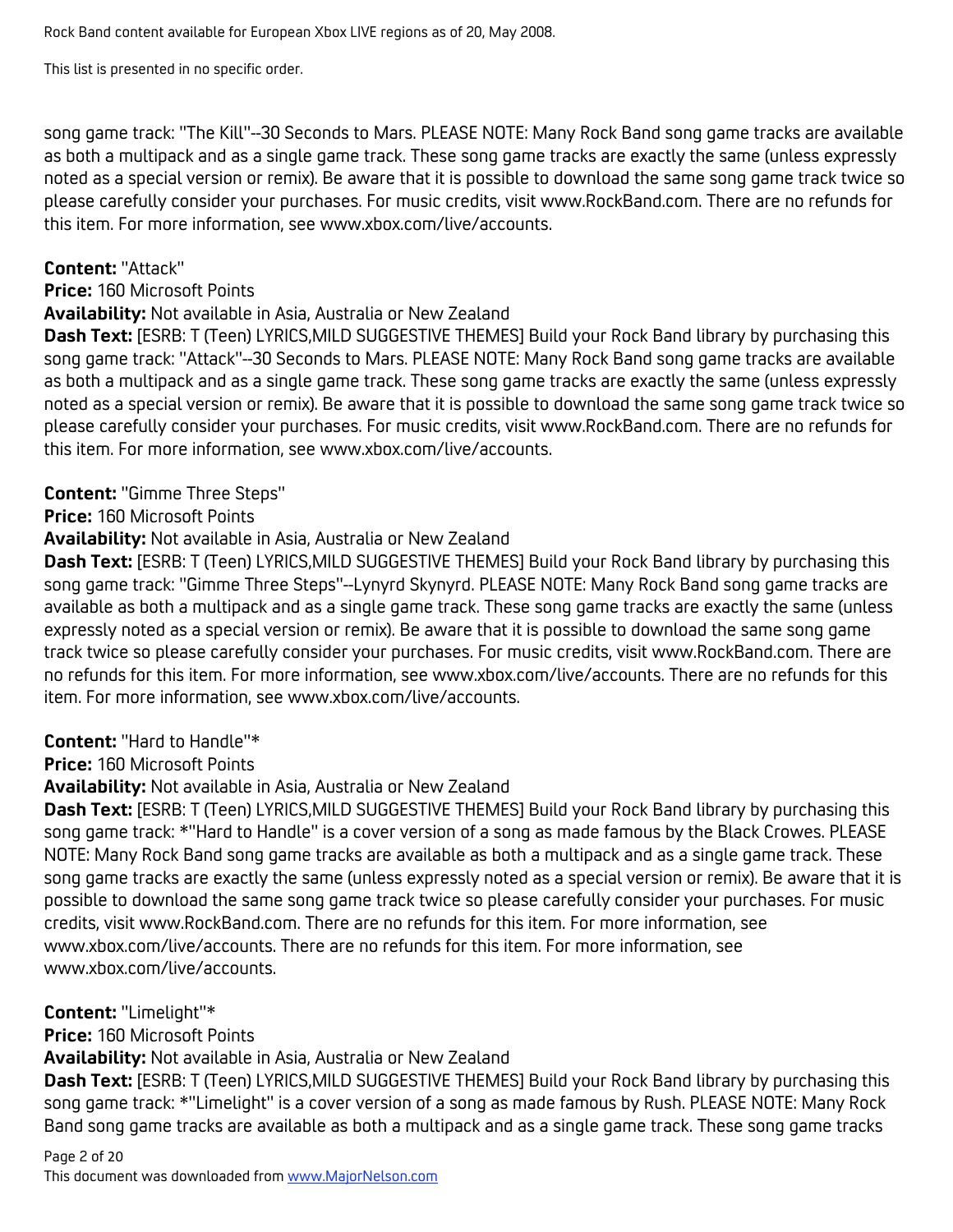This list is presented in no specific order.

are exactly the same (unless expressly noted as a special version or remix). Be aware that it is possible to download the same song game track twice so please carefully consider your purchases. For music credits, visit www.RockBand.com. There are no refunds for this item. For more information, see www.xbox.com/live/accounts. There are no refunds for this item. For more information, see www.xbox.com/live/accounts.

**Content:** "Number of the Beast"\*

**Price:** 160 Microsoft Points

**Availability:** Not available in Asia, Australia or New Zealand

**Dash Text:** [ESRB: T (Teen) LYRICS,MILD SUGGESTIVE THEMES] Build your Rock Band library by purchasing this song game track: \*"Number of the Beast" is a cover version of a song as made famous by Iron Maiden. PLEASE NOTE: Many Rock Band song game tracks are available as both a multipack and as a single game track. These song game tracks are exactly the same (unless expressly noted as a special version or remix). Be aware that it is possible to download the same song game track twice so please carefully consider your purchases. For music credits, visit www.RockBand.com. There are no refunds for this item. For more information, see www.xbox.com/live/accounts. There are no refunds for this item. For more information, see www.xbox.com/live/accounts.

#### **Content:** "Die! All Right"

**Price:** 160 Microsoft Points

**Availability:** Not available in Asia, Australia or New Zealand

**Dash Text:** [ESRB: T (Teen) LYRICS,MILD SUGGESTIVE THEMES] Build your Rock Band library by purchasing this song game track: "Die! All Right"--The Hives. PLEASE NOTE: Many Rock Band song game tracks are available as both a multipack and as a single game track. These song game tracks are exactly the same (unless expressly noted as a special version or remix). Be aware that it is possible to download the same song game track twice so please carefully consider your purchases. For music credits, visit www.RockBand.com. There are no refunds for this item. For more information, see www.xbox.com/live/accounts. There are no refunds for this item. For more information, see www.xbox.com/live/accounts.

**Content:** "Interstate Love Song"

**Price:** 160 Microsoft Points

**Availability:** Not available in Asia, Australia or New Zealand

**Dash Text:** [ESRB: T (Teen) LYRICS,MILD SUGGESTIVE THEMES] Build your Rock Band library by purchasing this song game track: "Interstate Love Song"--Stone Temple Pilots. PLEASE NOTE: Many Rock Band song game tracks are available as both a multipack and as a single game track. These song game tracks are exactly the same (unless expressly noted as a special version or remix). Be aware that it is possible to download the same song game track twice so please carefully consider your purchases. For music credits, visit www.RockBand.com. There are no refunds for this item. For more information, see www.xbox.com/live/accounts. There are no refunds for this item. For more information, see www.xbox.com/live/accounts.

**Content:** "Last Train to Clarksville"\*

**Price:** 160 Microsoft Points

**Availability:** Not available in Asia, Australia or New Zealand

**Dash Text:** [ESRB: T (Teen) LYRICS,MILD SUGGESTIVE THEMES] Build your Rock Band library by purchasing this song game track: \*"Last Train to Clarksville" is a cover version of a song as made famous by The Monkees.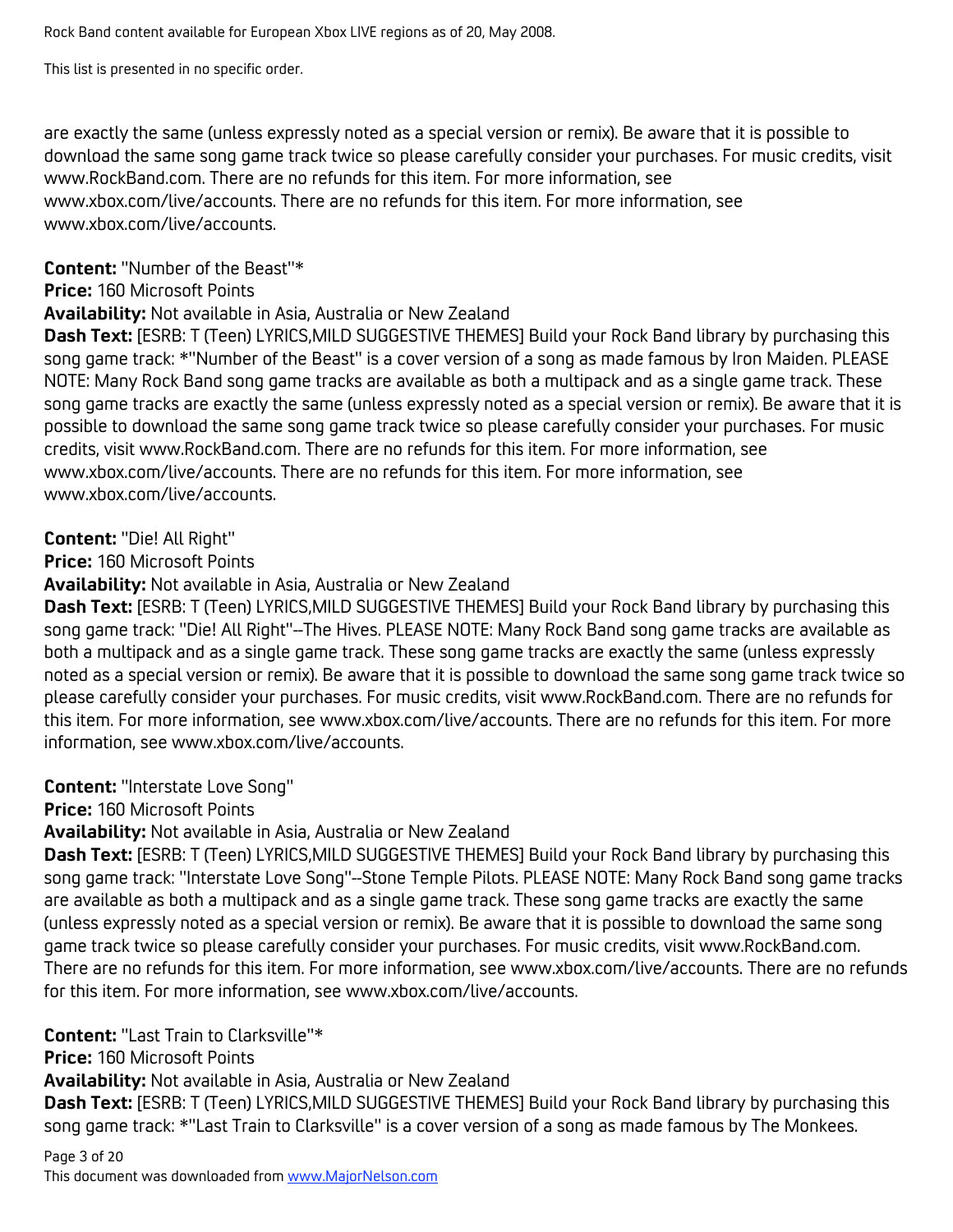This list is presented in no specific order.

PLEASE NOTE: Many Rock Band song game tracks are available as both a multipack and as a single game track. These song game tracks are exactly the same (unless expressly noted as a special version or remix). Be aware that it is possible to download the same song game track twice so please carefully consider your purchases. For music credits, visit www.RockBand.com. There are no refunds for this item. For more information, see www.xbox.com/live/accounts. There are no refunds for this item. For more information, see www.xbox.com/live/accounts.

**Content:** "All the Small Things"

**Price:** 160 Microsoft Points

**Availability:** Not available in Asia, Australia or New Zealand

**Dash Text:** [ESRB: T (Teen) LYRICS,MILD SUGGESTIVE THEMES] Build your Rock Band library by purchasing this song game track: "All the Small Things"--Blink-182. PLEASE NOTE: Many Rock Band song game tracks are available as both a multipack and as a single game track. These song game tracks are exactly the same (unless expressly noted as a special version or remix). Be aware that it is possible to download the same song game track twice so please carefully consider your purchases. For music credits, visit www.RockBand.com. There are no refunds for this item. For more information, see www.xbox.com/live/accounts. There are no refunds for this item. For more information, see www.xbox.com/live/accounts.

# **Content:** "Don't Look Back in Anger"

**Price:** 160 Microsoft Points

**Availability:** Not available in Asia, Australia or New Zealand

**Dash Text:** [ESRB: T (Teen) LYRICS,MILD SUGGESTIVE THEMES] Build your Rock Band library by purchasing this song game track: "Don't Look Back in Anger"--Oasis. PLEASE NOTE: Many Rock Band song game tracks are available as both a multipack and as a single game track. These song game tracks are exactly the same (unless expressly noted as a special version or remix). Be aware that it is possible to download the same song game track twice so please carefully consider your purchases. For music credits, visit www.RockBand.com. There are no refunds for this item. For more information, see www.xbox.com/live/accounts.

**Content:** "Live Forever"

**Price:** 160 Microsoft Points

**Availability:** Not available in Asia, Australia or New Zealand

**Dash Text:** [ESRB: T (Teen) LYRICS,MILD SUGGESTIVE THEMES] Build your Rock Band library by purchasing this song game track: "Live Forever"--Oasis. PLEASE NOTE: Many Rock Band song game tracks are available as both a multipack and as a single game track. These song game tracks are exactly the same (unless expressly noted as a special version or remix). Be aware that it is possible to download the same song game track twice so please carefully consider your purchases. For music credits, visit www.RockBand.com. There are no refunds for this item. For more information, see www.xbox.com/live/accounts.

**Content:** "Wonderwall"

**Price:** 160 Microsoft Points

**Availability:** Not available in Asia, Australia or New Zealand

**Dash Text:** [ESRB: T (Teen) LYRICS,MILD SUGGESTIVE THEMES] Build your Rock Band library by purchasing this song game track: "Wonderwall"--Oasis. PLEASE NOTE: Many Rock Band song game tracks are available as both a multipack and as a single game track. These song game tracks are exactly the same (unless expressly noted as a special version or remix). Be aware that it is possible to download the same song game track twice so please

# Page 4 of 20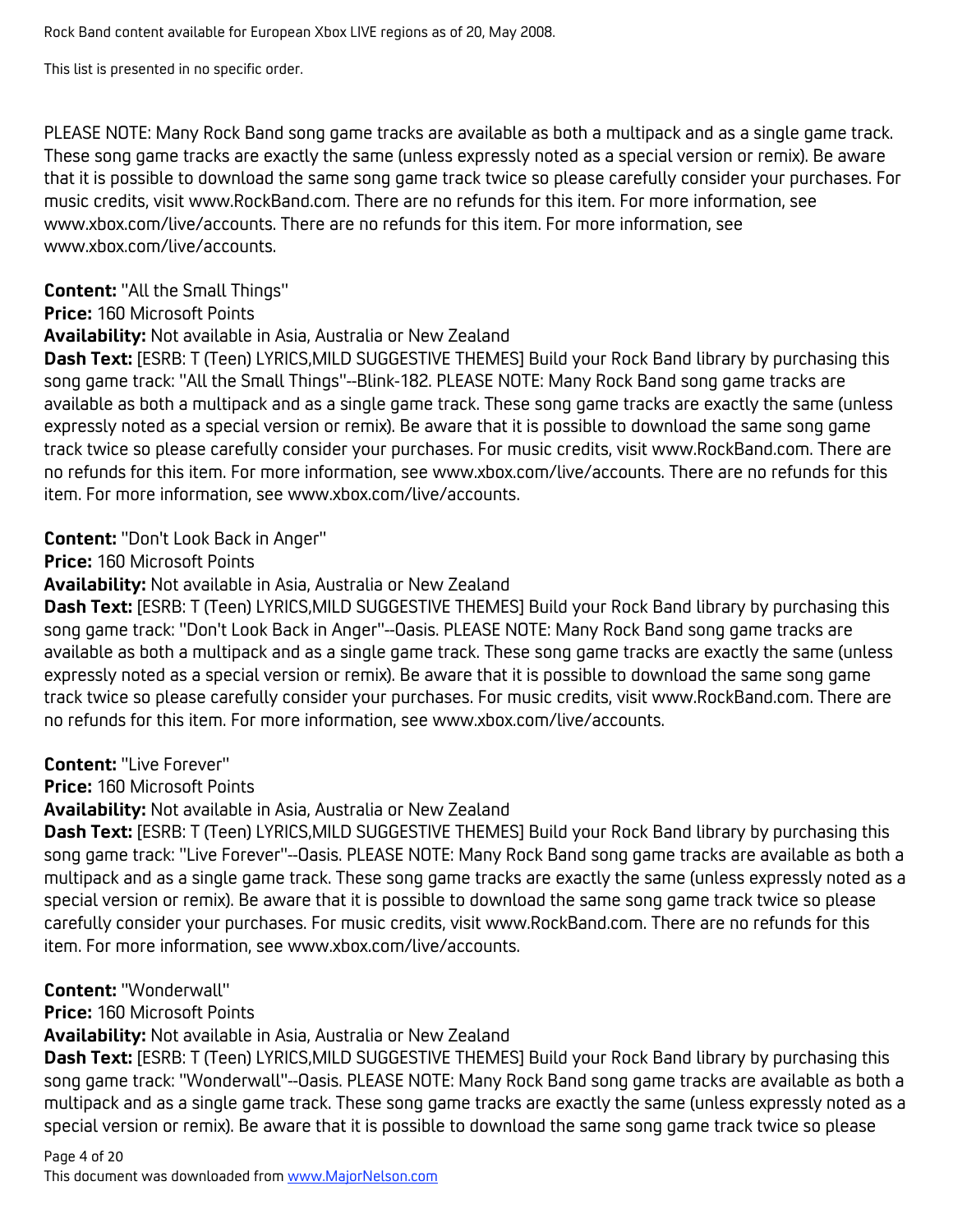This list is presented in no specific order.

carefully consider your purchases. For music credits, visit www.RockBand.com. There are no refunds for this item. For more information, see www.xbox.com/live/accounts.

**Content:** Oasis Pack 01 **Price:** 440 Microsoft Points **Availability:** Not available in Asia, Australia or New Zealand **Size:** 99.01 MB **Dash Text:** [ESRB: T (Teen) LYRICS,MILD SUGGESTIVE THEMES] Build your Rock Band library by purchasing this song game track pack: Oasis Pack 01. This pack includes "Don't Look Back in Anger," "Live Forever," and

"Wonderwall" by Oasis. PLEASE NOTE: this song game track pack includes three song game tracks at a discounted rate over individual purchases. Many Rock Band songs are available as both a multipack and as a single game track. These songs are exactly the same (unless expressly noted as a special version or remix). Be aware that it is possible to download the same song twice so please carefully consider your purchases. For song credits, visit www.RockBand.com. There are no refunds for this item. For more information, see www.xbox.com/live/accounts.

#### **Content:** "Action"\*

**Price:** 160 Microsoft Points

**Availability:** Not available in Asia, Australia or New Zealand

**Dash Text:** [ESRB: T (Teen) LYRICS,MILD SUGGESTIVE THEMES] Build your Rock Band library by purchasing this song game track: \*"Action" is a cover version of a song as made famous by Sweet. PLEASE NOTE: Many Rock Band song game tracks are available as both a multipack and as a single game track. These song game tracks are exactly the same (unless expressly noted as a special version or remix). Be aware that it is possible to download the same song game track twice so please carefully consider your purchases. For music credits, visit www.RockBand.com. There are no refunds for this item. For more information, see www.xbox.com/live/accounts. There are no refunds for this item. For more information, see www.xbox.com/live/accounts.

**Content:** "Ten Speed (Of God's Blood and Burial)"\*

**Price:** 160 Microsoft Points

**Availability:** Not available in Asia, Australia or New Zealand

**Dash Text:** [ESRB: T (Teen) LYRICS,MILD SUGGESTIVE THEMES] Build your Rock Band library by purchasing this song game track. \*"Ten Speed (Of God's Blood and Burial)" is a cover version of a song made famous by Coheed and Cambria. PLEASE NOTE: Many Rock Band song game tracks are available as both a multipack and as a single game track. These song game tracks are exactly the same (unless expressly noted as a special version or remix). Be aware that it is possible to download the same song game track twice so please carefully consider your purchases. For music credits, visit www.RockBand.com. There are no refunds for this item. For more information, see www.xbox.com/live/accounts.

**Content:** "Working Man"\*

**Price:** 160 Microsoft Points

**Availability:** Not available in Asia, Australia or New Zealand

**Dash Text:** [ESRB: T (Teen) LYRICS,MILD SUGGESTIVE THEMES] Build your Rock Band library by purchasing this song game track. \*"Working Man" is a cover version of a song made famous by Rush. PLEASE NOTE: Many Rock Band song game tracks are available as both a multipack and as a single game track. These song game tracks

Page 5 of 20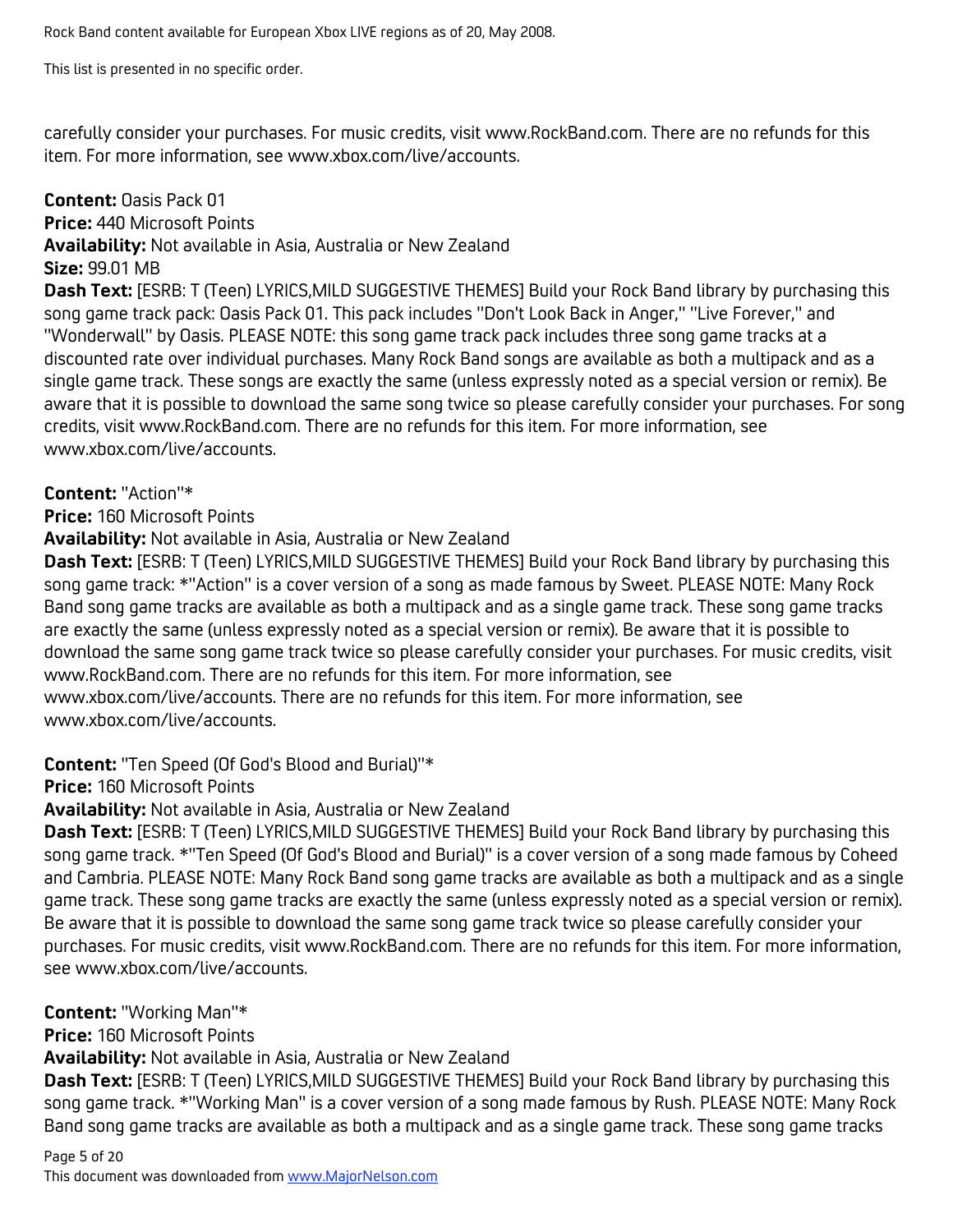This list is presented in no specific order.

are exactly the same (unless expressly noted as a special version or remix). Be aware that it is possible to download the same song game track twice so please carefully consider your purchases. For music credits, visit www.RockBand.com. There are no refunds for this item. For more information, see www.xbox.com/live/accounts.

#### **Content:** "Siva"

**Price:** 160 Microsoft Points

#### **Availability:** Not available in Asia, Australia or New Zealand

**Dash Text:** [ESRB: T (Teen) LYRICS,MILD SUGGESTIVE THEMES] Build your Rock Band library by purchasing this song game track: "Siva"--Smashing Pumpkins. PLEASE NOTE: Many Rock Band song game tracks are available as both a multipack and as a single game track. These song game tracks are exactly the same (unless expressly noted as a special version or remix). Be aware that it is possible to download the same song game track twice so please carefully consider your purchases. For music credits, visit www.RockBand.com. There are no refunds for this item. For more information, see www.xbox.com/live/accounts.

#### **Content:** "Roam"

**Price:** 160 Microsoft Points

#### **Availability:** Not available in Asia, Australia or New Zealand

**Dash Text:** [ESRB: T (Teen) LYRICS,MILD SUGGESTIVE THEMES] Build your Rock Band library by purchasing this song game track: "Roam"--The B-52's. PLEASE NOTE: Many Rock Band song game tracks are available as both a multipack and as a single game track. These song game tracks are exactly the same (unless expressly noted as a special version or remix). Be aware that it is possible to download the same song game track twice so please carefully consider your purchases. For music credits, visit www.RockBand.com. There are no refunds for this item. For more information, see www.xbox.com/live/accounts.

## **Content:** "Calling Dr. Love"

**Price:** 160 Microsoft Points

#### **Availability:** Not available in Asia, Australia or New Zealand

**Dash Text:** [ESRB: T (Teen) LYRICS,MILD SUGGESTIVE THEMES] Build your Rock Band library by purchasing this song game track: "Calling Dr. Love"--KISS. PLEASE NOTE: Many Rock Band song game tracks are available as both a multipack and as a single game track. These song game tracks are exactly the same (unless expressly noted as a special version or remix). Be aware that it is possible to download the same song game track twice so please carefully consider your purchases. For music credits, visit www.RockBand.com. There are no refunds for this item. For more information, see www.xbox.com/live/accounts.

#### **Content:** "We Care A Lot"

**Price:** 160 Microsoft Points

#### **Availability:** Not available in Asia, Australia or New Zealand

**Dash Text:** [ESRB: T (Teen) MILD LYRICS,MILD SUGGESTIVE THEMES] Build your Rock Band library by purchasing this song game track: "We Care a Lot"--Faith No More. PLEASE NOTE: Many Rock Band song game tracks are available as both a multipack and as a single game track. These song game tracks are exactly the same (unless expressly noted as a special version or remix). Be aware that it is possible to download the same song game track twice so please carefully consider your purchases. For music credits, visit www.RockBand.com. There are no refunds for this item. For more information, see www.xbox.com/live/accounts.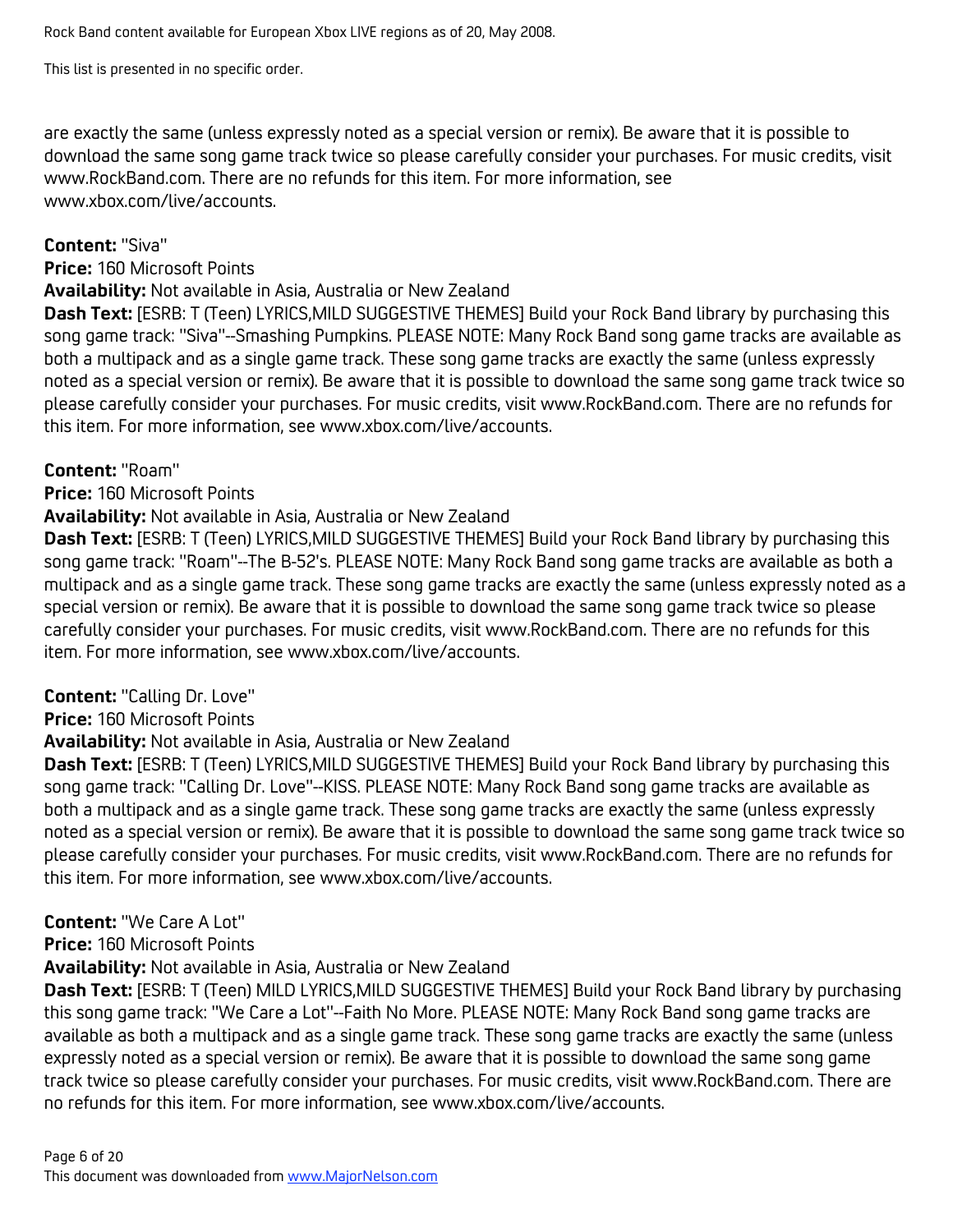#### **Content:** "March of the Pigs"

**Price:** 160 Microsoft Points

**Availability:** Not available in Asia, Australia or New Zealand

**Dash Text:** [ESRB: T (Teen) LYRICS,MILD SUGGESTIVE THEMES] Build your Rock Band library by purchasing this song game track: "March of the Pigs"--Nine Inch Nails. PLEASE NOTE: Many Rock Band song game tracks are available as both a multipack and as a single game track. These song game tracks are exactly the same (unless expressly noted as a special version or remix). Be aware that it is possible to download the same song game track twice so please carefully consider your purchases. For music credits, visit www.RockBand.com. There are no refunds for this item. For more information, see www.xbox.com/live/accounts.

#### **Content:** "The Collector"

**Price:** 160 Microsoft Points

**Availability:** Not available in Asia, Australia or New Zealand

**Dash Text:** [ESRB: T (Teen) LYRICS,MILD SUGGESTIVE THEMES] Build your Rock Band library by purchasing this song game track: "The Collector"--Nine Inch Nails. PLEASE NOTE: Many Rock Band song game tracks are available as both a multipack and as a single game track. These song game tracks are exactly the same (unless expressly noted as a special version or remix). Be aware that it is possible to download the same song game track twice so please carefully consider your purchases. For music credits, visit www.RockBand.com. There are no refunds for this item. For more information, see www.xbox.com/live/accounts.

**Content:** "The Perfect Drug"

**Price:** 160 Microsoft Points

**Availability:** Not available in Asia, Australia or New Zealand

**Dash Text:** [ESRB: T (Teen) LYRICS,MILD SUGGESTIVE THEMES] Build your Rock Band library by purchasing this song game track: "The Perfect Drug"--Nine Inch Nails. PLEASE NOTE: Many Rock Band song game tracks are available as both a multipack and as a single game track. These song game tracks are exactly the same (unless expressly noted as a special version or remix). Be aware that it is possible to download the same song game track twice so please carefully consider your purchases. For music credits, visit www.RockBand.com. There are no refunds for this item. For more information, see www.xbox.com/live/accounts.

**Content:** Nine Inch Nails Pack 01

**Price:** 440 Microsoft Points

**Availability:** Not available in Asia, Australia or New Zealand

**Size:** 75.71 MB

**Dash Text:** [ESRB: T (Teen) LYRICS,MILD SUGGESTIVE THEMES] Build your Rock Band library by purchasing this song game track pack: Nine Inch Nails Pack 01. This pack includes "March of the Pigs," "The Collector," and "The Perfect Drug" by Nine Inch Nails. PLEASE NOTE: this song game track pack includes three song game tracks at a discounted rate over individual purchases. Many Rock Band songs are available as both a multipack and as a single game track. These songs are exactly the same (unless expressly noted as a special version or remix). Be aware that it is possible to download the same song twice so please carefully consider your purchases. For song credits, visit www.RockBand.com. There are no refunds for this item. For more information, see www.xbox.com/live/accounts.

**Content:** "Complete Control" **Price:** 160 Microsoft Points

Page 7 of 20 This document was downloaded from www.MajorNelson.com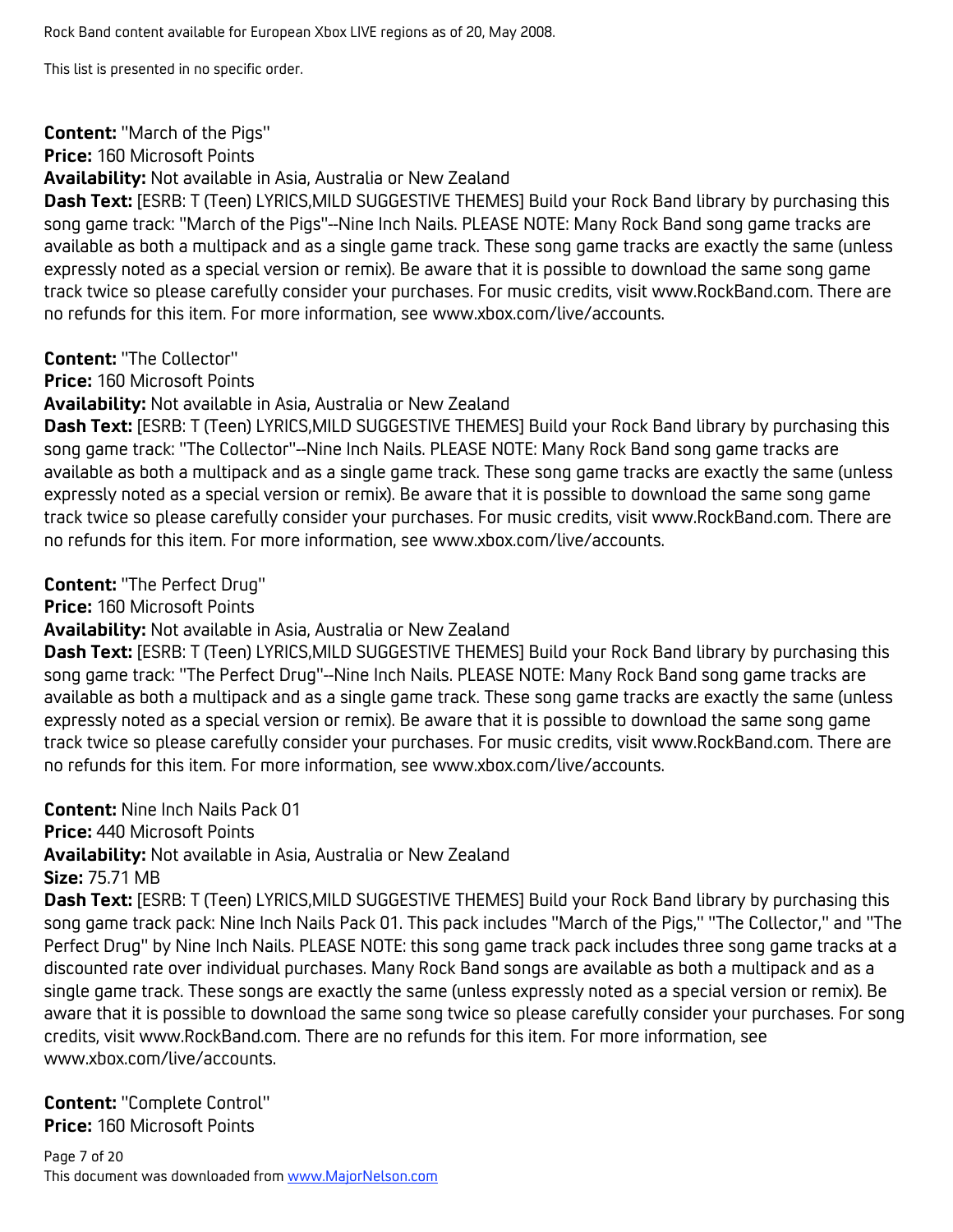This list is presented in no specific order.

#### **Availability:** Not available in Asia, Australia or New Zealand

**Dash Text:** [ESRB: T (Teen) LYRICS,MILD SUGGESTIVE THEMES] Build your Rock Band library by purchasing this song game track: "Complete Control"--The Clash. PLEASE NOTE: Many Rock Band song game tracks are available as both a multipack and as a single game track. These song game tracks are exactly the same (unless expressly noted as a special version or remix). Be aware that it is possible to download the same song game track twice so please carefully consider your purchases. For music credits, visit www.RockBand.com. There are no refunds for this item. For more information, see www.xbox.com/live/accounts.

**Content:** "Truth Hits Everybody"

**Price:** 160 Microsoft Points

**Availability:** Not available in Asia, Australia or New Zealand

**Dash Text:** [ESRB: T (Teen) LYRICS,MILD SUGGESTIVE THEMES] Build your Rock Band library by purchasing this song game track: "Truth Hits Everybody"--The Police. PLEASE NOTE: Many Rock Band song game tracks are available as both a multipack and as a single game track. These song game tracks are exactly the same (unless expressly noted as a special version or remix). Be aware that it is possible to download the same song game track twice so please carefully consider your purchases. For music credits, visit www.RockBand.com. There are no refunds for this item. For more information, see www.xbox.com/live/accounts.

#### **Content:** "Teenage Lobotomy"

**Price:** 160 Microsoft Points

**Availability:** Not available in Asia, Australia or New Zealand

**Dash Text:** [ESRB: T (Teen) LYRICS,MILD SUGGESTIVE THEMES] Build your Rock Band library by purchasing this song game track: "Teenage Lobotomy"--The Ramones. PLEASE NOTE: Many Rock Band song game tracks are available as both a multipack and as a single game track. These song game tracks are exactly the same (unless expressly noted as a special version or remix). Be aware that it is possible to download the same song game track twice so please carefully consider your purchases. For music credits, visit www.RockBand.com. There are no refunds for this item. For more information, see www.xbox.com/live/accounts.

**Content:** (Arguably) Punk Pack 02

**Price:** 440 Microsoft Points

**Availability:** Not available in Asia, Australia or New Zealand

**Size:** 57.15 MB

**Dash Text:** [ESRB: T (Teen) LYRICS,MILD SUGGESTIVE THEMES] Build your Rock Band library by purchasing this song game track pack: (Arguably) Punk Pack 02. This pack includes "Complete Control"--The Clash, "Truth Hits Everybody"--The Police, and "Teenage Lobotomy"--The Ramones. PLEASE NOTE: this song game track pack includes three song game tracks at a discounted rate over individual purchases. Many Rock Band songs are available as both a multipack and as a single game track. These songs are exactly the same (unless expressly noted as a special version or remix). Be aware that it is possible to download the same song twice so please carefully consider your purchases. For song credits, visit www.RockBand.com. There are no refunds for this item. For more information, see www.xbox.com/live/accounts.

**Content:** "El Scorcho" **Price:** 160 Microsoft Points **Availability:** Not available in Asia, Australia or New Zealand **Dash Text:** [ESRB: T (Teen) LYRICS,MILD SUGGESTIVE THEMES] Build your Rock Band library by purchasing this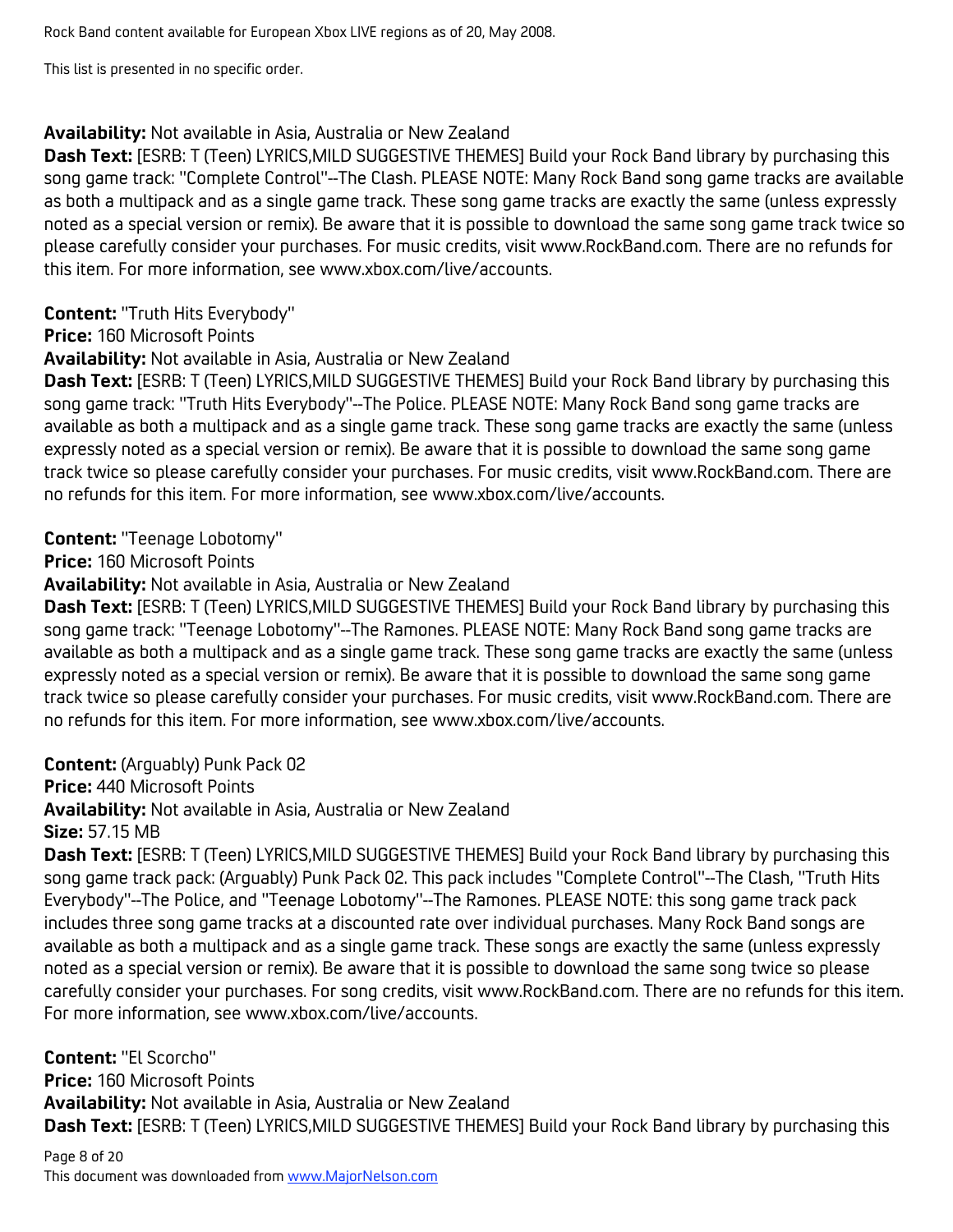This list is presented in no specific order.

song game track: "El Scorcho"--Weezer. PLEASE NOTE: Many Rock Band song game tracks are available as both a multipack and as a single game track. These song game tracks are exactly the same (unless expressly noted as a special version or remix). Be aware that it is possible to download the same song game track twice so please carefully consider your purchases. For music credits, visit www.RockBand.com. There are no refunds for this item. For more information, see www.xbox.com/live/accounts.

## **Content:** "Sex Type Thing"

#### **Price:** 160 Microsoft Points

**Availability:** Not available in Asia, Australia or New Zealand

**Dash Text:** [ESRB: T (Teen) LYRICS,MILD SUGGESTIVE THEMES] Build your Rock Band library by purchasing this song game track: "Sex Type Thing"--Stone Temple Pilots. PLEASE NOTE: Many Rock Band song game tracks are available as both a multipack and as a single game track. These song game tracks are exactly the same (unless expressly noted as a special version or remix). Be aware that it is possible to download the same song game track twice so please carefully consider your purchases. For music credits, visit www.RockBand.com. There are no refunds for this item. For more information, see www.xbox.com/live/accounts.

#### **Content:** "Why Do You Love Me"

**Price:** 160 Microsoft Points

#### **Availability:** Not available in Asia, Australia or New Zealand

**Dash Text:** [ESRB: T (Teen) LYRICS,MILD SUGGESTIVE THEMES] Build your Rock Band library by purchasing this song game track: "Why Do You Love Me"--Garbage. PLEASE NOTE: Many Rock Band song game tracks are available as both a multipack and as a single game track. These song game tracks are exactly the same (unless expressly noted as a special version or remix). Be aware that it is possible to download the same song game track twice so please carefully consider your purchases. For music credits, visit www.RockBand.com. There are no refunds for this item. For more information, see www.xbox.com/live/accounts.

## **Content:** Grateful Dead Pack 01

**Price:** 800 Microsoft Points

**Availability:** Not available in Asia, Australia or New Zealand **Size:** 177.40 MB

**Dash Text:** [ESRB: T (Teen) LYRICS,MILD SUGGESTIVE THEMES] Build your Rock Band library by purchasing this song game track pack: Grateful Dead Pack 01. This pack includes: "Casey Jones," "Sugar Magnolia," "Truckin'," "Franklin's Tower," "I Need A Miracle," and "China Cat Sunflower" by the Grateful Dead. PLEASE NOTE: this song game track pack includes six song game tracks at a discounted rate over individual purchases. Many Rock Band songs are available as both a multipack and as a single game track. These songs are exactly the same (unless expressly noted as a special version or remix). Be aware that it is possible to download the same song twice so please carefully consider your purchases. For song credits, visit www.RockBand.com. There are no refunds for this item. For more information, see www.xbox.com/live/accounts.

**Content:** "Truckin'"

**Price:** 160 Microsoft Points

**Availability:** Not available in Asia, Australia or New Zealand

**Dash Text:** [ESRB: T (Teen) LYRICS,MILD SUGGESTIVE THEMES] Build your Rock Band library by purchasing this song game track: "Truckin'"--Grateful Dead. PLEASE NOTE: Many Rock Band song game tracks are available as both a multipack and as a single game track. These song game tracks are exactly the same (unless expressly

Page 9 of 20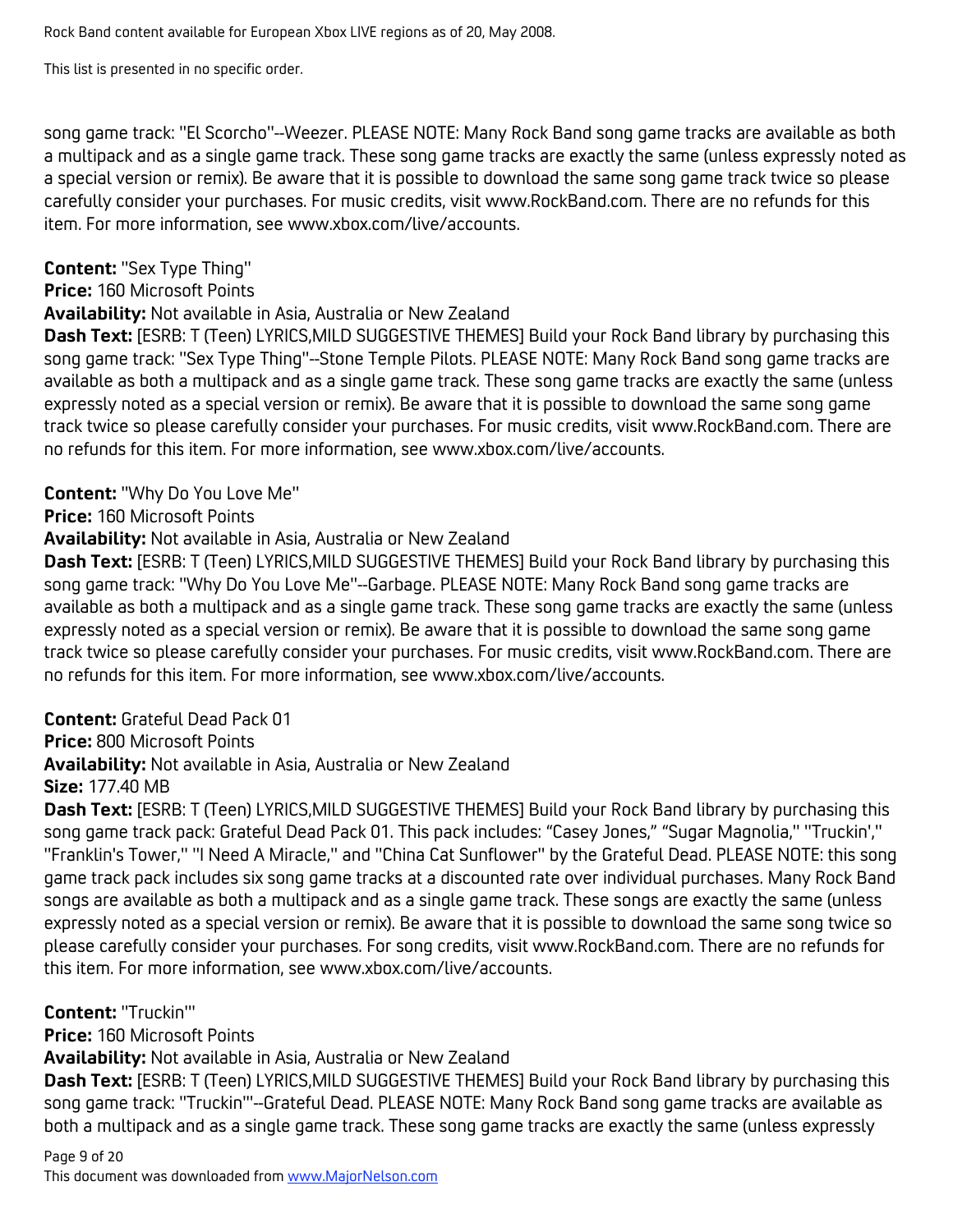noted as a special version or remix). Be aware that it is possible to download the same song game track twice so please carefully consider your purchases. For music credits, visit www.RockBand.com. There are no refunds for this item. For more information, see www.xbox.com/live/accounts.

# **Content:** "I Need A Miracle"

## **Price:** 160 Microsoft Points

### **Availability:** Not available in Asia, Australia or New Zealand

**Dash Text:** [ESRB: T (Teen) LYRICS,MILD SUGGESTIVE THEMES] Build your Rock Band library by purchasing this song game track: "I Need A Miracle"--Grateful Dead. PLEASE NOTE: Many Rock Band song game tracks are available as both a multipack and as a single game track. These song game tracks are exactly the same (unless expressly noted as a special version or remix). Be aware that it is possible to download the same song game track twice so please carefully consider your purchases. For music credits, visit www.RockBand.com. There are no refunds for this item. For more information, see www.xbox.com/live/accounts.

## **Content:** "Franklin's Tower"

## **Price:** 160 Microsoft Points

## **Availability:** Not available in Asia, Australia or New Zealand

**Dash Text:** [ESRB: T (Teen) LYRICS,MILD SUGGESTIVE THEMES] Build your Rock Band library by purchasing this song game track: "Franklin's Tower"--Grateful Dead. PLEASE NOTE: Many Rock Band song game tracks are available as both a multipack and as a single game track. These song game tracks are exactly the same (unless expressly noted as a special version or remix). Be aware that it is possible to download the same song game track twice so please carefully consider your purchases. For music credits, visit www.RockBand.com. There are no refunds for this item. For more information, see www.xbox.com/live/accounts.

## **Content:** "China Cat Sunflower"

## **Price:** 160 Microsoft Points

## **Availability:** Not available in Asia, Australia or New Zealand

**Dash Text:** [ESRB: T (Teen) LYRICS,MILD SUGGESTIVE THEMES] Build your Rock Band library by purchasing this song game track: "China Cat Sunflower"--Grateful Dead. PLEASE NOTE: Many Rock Band song game tracks are available as both a multipack and as a single game track. These song game tracks are exactly the same (unless expressly noted as a special version or remix). Be aware that it is possible to download the same song game track twice so please carefully consider your purchases. For music credits, visit www.RockBand.com. There are no refunds for this item. For more information, see www.xbox.com/live/accounts.

## **Content:** "Casey Jones"

## **Price:** 160 Microsoft Points

#### **Availability:** Not available in Asia, Australia or New Zealand

**Dash Text:** [ESRB: T (Teen) LYRICS,MILD SUGGESTIVE THEMES] Build your Rock Band library by purchasing this song game track: "Casey Jones"--Grateful Dead. PLEASE NOTE: Many Rock Band song game tracks are available as both a multipack and as a single game track. These song game tracks are exactly the same (unless expressly noted as a special version or remix). Be aware that it is possible to download the same song game track twice so please carefully consider your purchases. For music credits, visit www.RockBand.com. There are no refunds for this item. For more information, see www.xbox.com/live/accounts.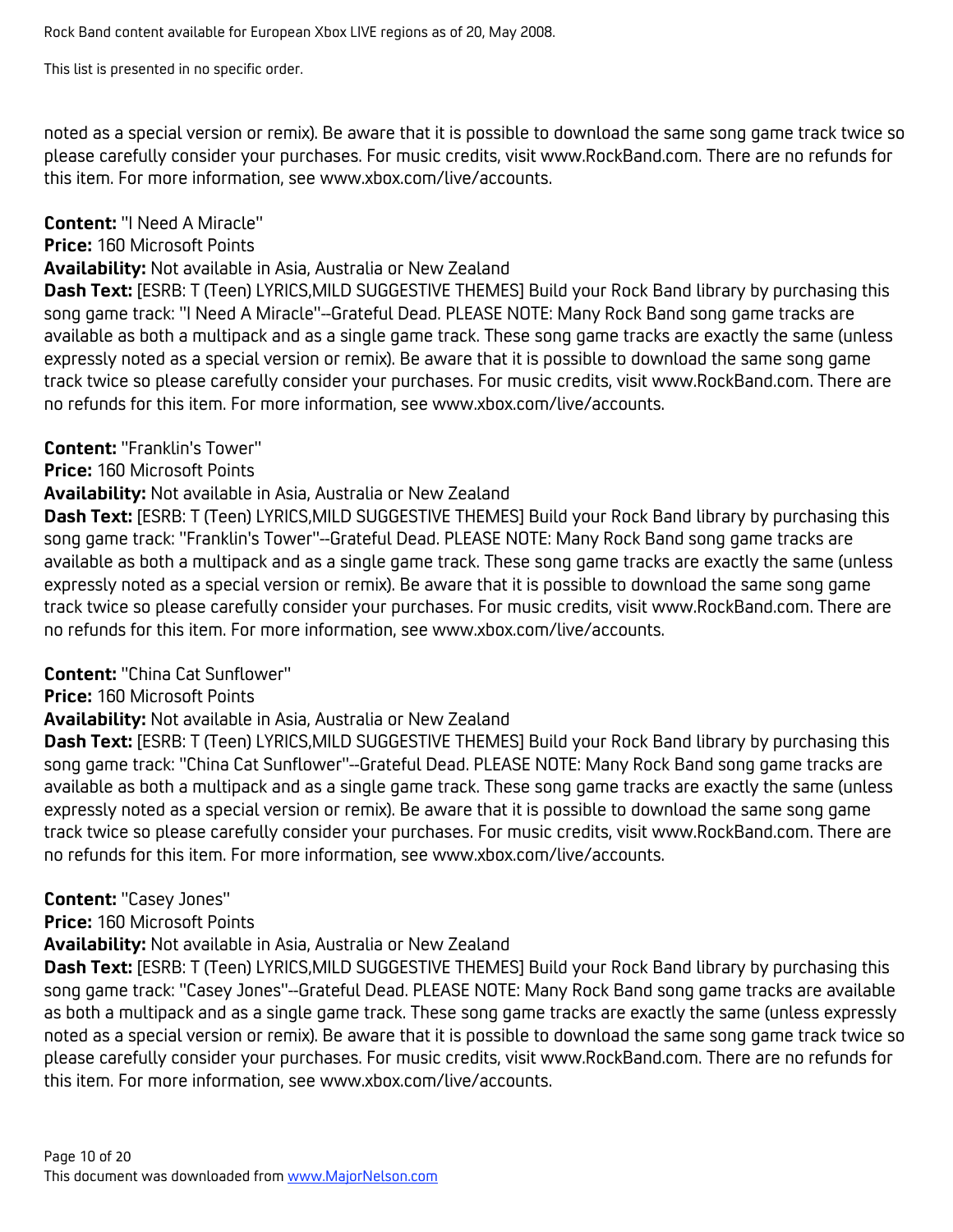#### **Content:** "Beethoven's C\*\*\*"

**Price:** 160 Microsoft Points

**Availability:** Not available in Asia, Australia or New Zealand

**Dash Text:** [ESRB: T (Teen) LYRICS,MILD SUGGESTIVE THEMES] Build your Rock Band library by purchasing this song game track: "Beethoven's C\*\*\*"--Serj Tankian. PLEASE NOTE: Many Rock Band song game tracks are available as both a multipack and as a single game track. These song game tracks are exactly the same (unless expressly noted as a special version or remix). Be aware that it is possible to download the same song game track twice so please carefully consider your purchases. For music credits, visit www.RockBand.com. There are no refunds for this item. For more information, see www.xbox.com/live/accounts.

#### **Content:** "D.O.A."

**Price:** 160 Microsoft Points

**Availability:** Not available in Asia, Australia or New Zealand

**Dash Text:** [ESRB: T (Teen) LYRICS,MILD SUGGESTIVE THEMES] Build your Rock Band library by purchasing this song game track: "D.O.A."--The Haunted. PLEASE NOTE: Many Rock Band song game tracks are available as both a multipack and as a single game track. These song game tracks are exactly the same (unless expressly noted as a special version or remix). Be aware that it is possible to download the same song game track twice so please carefully consider your purchases. For music credits, visit www.RockBand.com. There are no refunds for this item. For more information, see www.xbox.com/live/accounts.

**Content:** "Thrasher"

**Price:** 160 Microsoft Points

**Availability:** Not available in Asia, Australia or New Zealand

**Dash Text:** [ESRB: T (Teen) LYRICS,MILD SUGGESTIVE THEMES] Build your Rock Band library by purchasing this song game track: "Thrasher"--Evile. PLEASE NOTE: Many Rock Band song game tracks are available as both a multipack and as a single game track. These song game tracks are exactly the same (unless expressly noted as a special version or remix). Be aware that it is possible to download the same song game track twice so please carefully consider your purchases. For music credits, visit www.RockBand.com. There are no refunds for this item. For more information, see www.xbox.com/live/accounts.

**Content:** Earache Thrash Pack 01

**Price:** 440 Microsoft Points

**Availability:** Not available in Asia, Australia or New Zealand

**Size:** 65.78 MB

**Dash Text:** [ESRB: T (Teen) LYRICS,MILD SUGGESTIVE THEMES] Build your Rock Band library by purchasing this song game track pack: Earache Thrash Pack 01. This pack includes "Blinded By Fear" by At The Gates, "Thrasher" by Evile, and "D.O.A." by The Haunted. PLEASE NOTE: this song game track pack includes three song game tracks at a discounted rate over individual purchases. Many Rock Band songs are available as both a multipack and as a single game track. These songs are exactly the same (unless expressly noted as a special version or remix). Be aware that it is possible to download the same song twice so please carefully consider your purchases. For song credits, visit www.RockBand.com. There are no refunds for this item. For more information, see www.xbox.com/live/accounts.

**Content:** "Blinded By Fear" **Price:** 160 Microsoft Points

Page 11 of 20 This document was downloaded from www.MajorNelson.com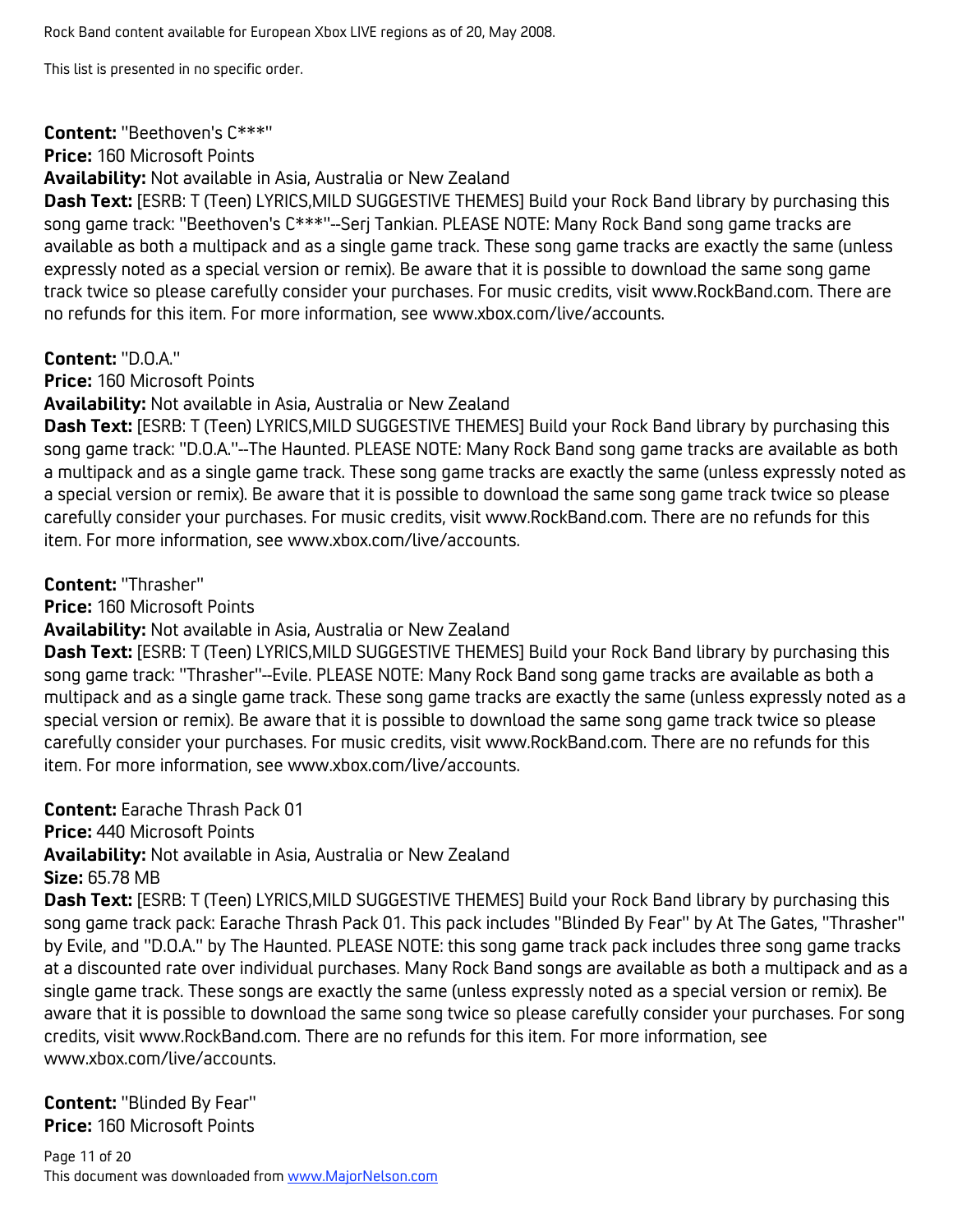#### **Availability:** Not available in Asia, Australia or New Zealand

**Dash Text:** [ESRB: T (Teen) LYRICS,MILD SUGGESTIVE THEMES] Build your Rock Band library by purchasing this song game track: "Blinded By Fear"--At The Gates. PLEASE NOTE: Many Rock Band song game tracks are available as both a multipack and as a single game track. These song game tracks are exactly the same (unless expressly noted as a special version or remix). Be aware that it is possible to download the same song game track twice so please carefully consider your purchases. For music credits, visit www.RockBand.com. There are no refunds for this item. For more information, see www.xbox.com/live/accounts.

#### **Content:** "Hitch A Ride"

**Price:** 160 Microsoft Points

#### **Availability:** Not available in Asia, Australia or New Zealand

**Dash Text:** [ESRB: T (Teen) LYRICS,MILD SUGGESTIVE THEMES] Build your Rock Band library by purchasing this song game track: "Hitch A Ride"--Boston. PLEASE NOTE: Many Rock Band song game tracks are available as both a multipack and as a single game track. These song game tracks are exactly the same (unless expressly noted as a special version or remix). Be aware that it is possible to download the same song game track twice so please carefully consider your purchases. For music credits, visit www.RockBand.com. There are no refunds for this item. For more information, see www.xbox.com/live/accounts.

#### **Content:** "Something About You"

**Price:** 160 Microsoft Points

**Availability:** Not available in Asia, Australia or New Zealand

**Dash Text:** [ESRB: T (Teen) LYRICS,MILD SUGGESTIVE THEMES] Build your Rock Band library by purchasing this song game track: "Something About You"--Boston. PLEASE NOTE: Many Rock Band song game tracks are available as both a multipack and as a single game track. These song game tracks are exactly the same (unless expressly noted as a special version or remix). Be aware that it is possible to download the same song game track twice so please carefully consider your purchases. For music credits, visit www.RockBand.com. There are no refunds for this item. For more information, see www.xbox.com/live/accounts.

**Content:** "Rock And Roll Band"

**Price:** 160 Microsoft Points

**Availability:** Not available in Asia, Australia or New Zealand

**Dash Text:** [ESRB: T (Teen) LYRICS,MILD SUGGESTIVE THEMES] Build your Rock Band library by purchasing this song game track: "Rock And Roll Band"--Boston. PLEASE NOTE: Many Rock Band song game tracks are available as both a multipack and as a single game track. These song game tracks are exactly the same (unless expressly noted as a special version or remix). Be aware that it is possible to download the same song game track twice so please carefully consider your purchases. For music credits, visit www.RockBand.com. There are no refunds for this item. For more information, see www.xbox.com/live/accounts.

#### **Content:** "Smokin'"

**Price:** 160 Microsoft Points

**Availability:** Not available in Asia, Australia or New Zealand

**Dash Text:** [ESRB: T (Teen) LYRICS,MILD SUGGESTIVE THEMES] Build your Rock Band library by purchasing this song game track: "Smokin'"--Boston. PLEASE NOTE: Many Rock Band song game tracks are available as both a multipack and as a single game track. These song game tracks are exactly the same (unless expressly noted as a special version or remix). Be aware that it is possible to download the same song game track twice so please

## Page 12 of 20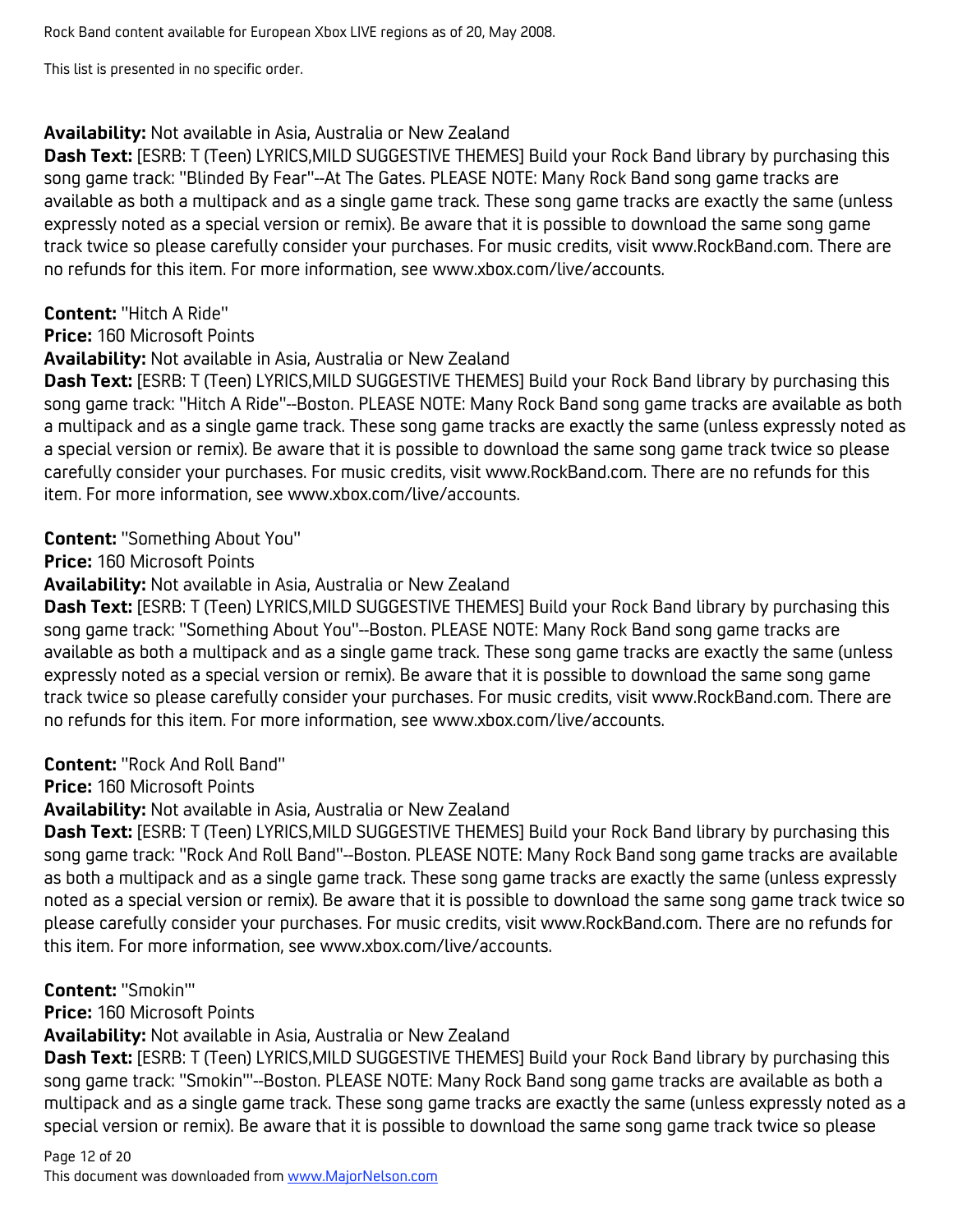carefully consider your purchases. For music credits, visit www.RockBand.com. There are no refunds for this item. For more information, see www.xbox.com/live/accounts.

#### **Content:** "Peace Of Mind"

**Price:** 160 Microsoft Points

**Availability:** Not available in Asia, Australia or New Zealand

**Dash Text:** [ESRB: T (Teen) LYRICS,MILD SUGGESTIVE THEMES] Build your Rock Band library by purchasing this song game track: "Peace Of Mind"--Boston. PLEASE NOTE: Many Rock Band song game tracks are available as both a multipack and as a single game track. These song game tracks are exactly the same (unless expressly noted as a special version or remix). Be aware that it is possible to download the same song game track twice so please carefully consider your purchases. For music credits, visit www.RockBand.com. There are no refunds for this item. For more information, see www.xbox.com/live/accounts.

## **Content:** "More Than A Feeling"

**Price:** 160 Microsoft Points

#### **Availability:** Not available in Asia, Australia or New Zealand

**Dash Text:** [ESRB: T (Teen) LYRICS,MILD SUGGESTIVE THEMES] Build your Rock Band library by purchasing this song game track: "More Than A Feeling"--Boston. PLEASE NOTE: Many Rock Band song game tracks are available as both a multipack and as a single game track. These song game tracks are exactly the same (unless expressly noted as a special version or remix). Be aware that it is possible to download the same song game track twice so please carefully consider your purchases. For music credits, visit www.RockBand.com. There are no refunds for this item. For more information, see www.xbox.com/live/accounts.

**Content:** Boston Pack 01

**Price:** 800 Microsoft Points

**Availability:** Not available in Asia, Australia or New Zealand

#### **Size:** 191.56 MB

**Dash Text:** [ESRB: T (Teen) LYRICS,MILD SUGGESTIVE THEMES] Build your Rock Band library by purchasing this song game track pack: Boston Pack 01. This pack includes: "More Than A Feeling," "Peace Of Mind," "Smokin'," "Rock And Roll Band," "Something About You," and "Hitch A Ride" by Boston. PLEASE NOTE: this song game track pack includes six song game tracks at a discounted rate over individual purchases. Many Rock Band songs are available as both a multipack and as a single game track. These songs are exactly the same (unless expressly noted as a special version or remix). Be aware that it is possible to download the same song twice so please carefully consider your purchases. For song credits, visit www.RockBand.com. There are no refunds for this item. For more information, see www.xbox.com/live/accounts.

## **Content:** "Crushcrushcrush"

**Price:** 160 Microsoft Points

**Availability:** Not available in Asia, Australia or New Zealand

**Dash Text:** [ESRB: T (Teen) LYRICS,MILD SUGGESTIVE THEMES] Build your Rock Band library by purchasing this song game track: "Crushcrushcrush"--Paramore. PLEASE NOTE: Many Rock Band song game tracks are available as both a multipack and as a single game track. These song game tracks are exactly the same (unless expressly noted as a special version or remix). Be aware that it is possible to download the same song game track twice so please carefully consider your purchases. For music credits, visit www.RockBand.com. There are no refunds for this item. For more information, see www.xbox.com/live/accounts.

# Page 13 of 20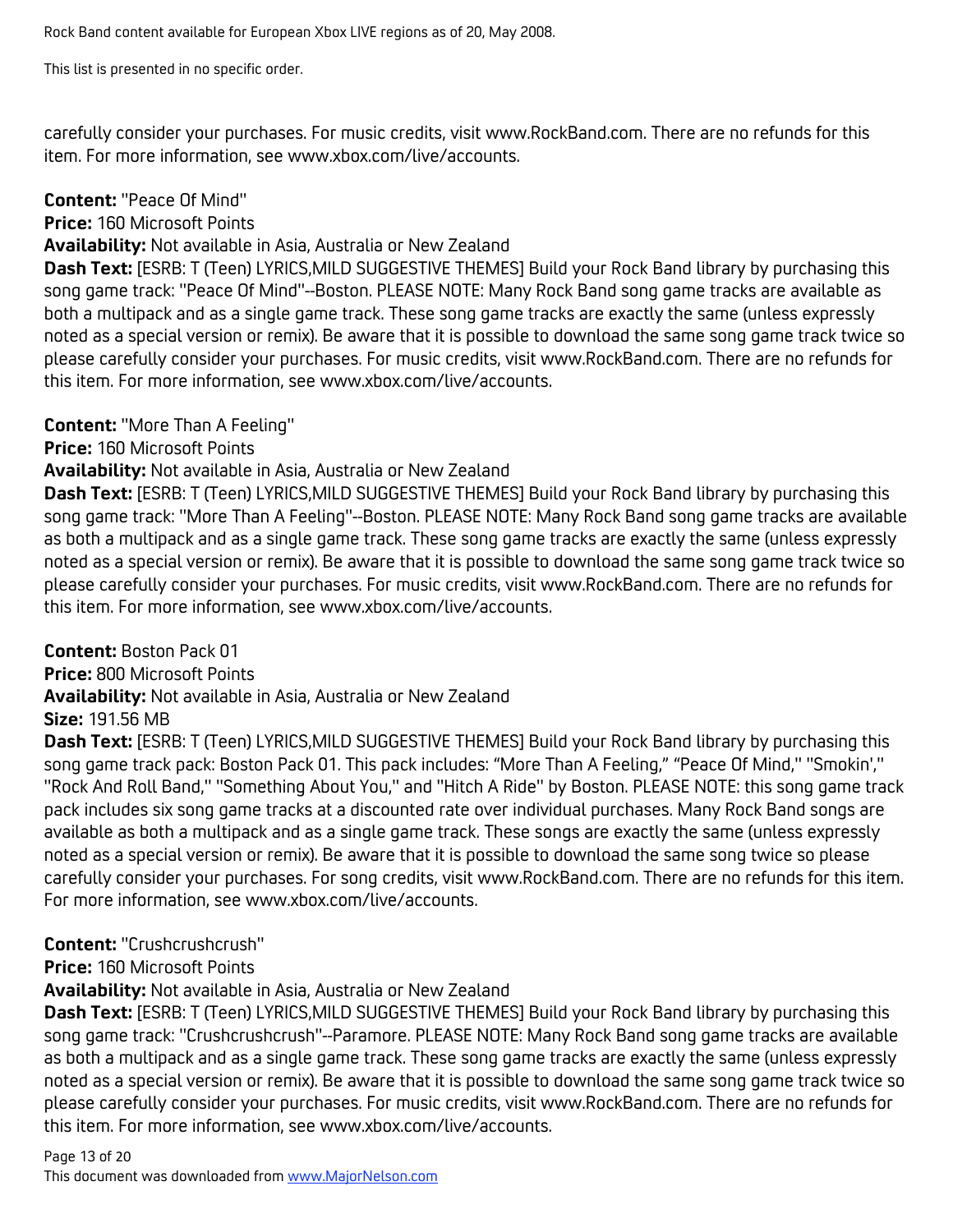#### **Content:** "Still Alive"

#### **Price:** Free

**Availability:** Not available in Asia, Australia or New Zealand

**Dash Text:** [ESRB: T (Teen) LYRICS,MILD SUGGESTIVE THEMES] Build your Rock Band library by purchasing this song game track: "Still Alive"--GLaDOS and Jonathan Coulton. PLEASE NOTE: Many Rock Band song game tracks are available as both a multipack and as a single game track. These song game tracks are exactly the same (unless expressly noted as a special version or remix). Be aware that it is possible to download the same song game track twice so please carefully consider your purchases. For music credits, visit www.RockBand.com.

## **Content:** "Shake"

**Price:** 80 Microsoft Points

**Availability:** Not available in Asia, Australia or New Zealand

**Dash Text:** [ESRB: T (Teen) LYRICS,MILD SUGGESTIVE THEMES] Build your Rock Band library by purchasing this song game track: "Shake"--Count Zero. PLEASE NOTE: Many Rock Band song game tracks are available as both a multipack and as a single game track. These song game tracks are exactly the same (unless expressly noted as a special version or remix). Be aware that it is possible to download the same song game track twice so please carefully consider your purchases. For music credits, visit www.RockBand.com. There are no refunds for this item. For more information, see www.xbox.com/live/accounts.

**Content:** "Rock Rebellion"

**Price:** 80 Microsoft Points

**Availability:** Not available in Asia, Australia or New Zealand

**Dash Text:** [ESRB: T (Teen) LYRICS,MILD SUGGESTIVE THEMES] Build your Rock Band library by purchasing this song game track: "Rock Rebellion"--Bang Camaro. PLEASE NOTE: Many Rock Band song game tracks are available as both a multipack and as a single game track. These song game tracks are exactly the same (unless expressly noted as a special version or remix). Be aware that it is possible to download the same song game track twice so please carefully consider your purchases. For music credits, visit www.RockBand.com. There are no refunds for this item. For more information, see www.xbox.com/live/accounts.

**Content:** "Sprode"

**Price:** 80 Microsoft Points

**Availability:** Not available in Asia, Australia or New Zealand

**Dash Text:** [ESRB: T (Teen) LYRICS,MILD SUGGESTIVE THEMES] Build your Rock Band library by purchasing this song game track: "Sprode"--Freezepop. PLEASE NOTE: Many Rock Band song game tracks are available as both a multipack and as a single game track. These song game tracks are exactly the same (unless expressly noted as a special version or remix). Be aware that it is possible to download the same song game track twice so please carefully consider your purchases. For music credits, visit www.RockBand.com. There are no refunds for this item. For more information, see www.xbox.com/live/accounts.

**Content:** Classic Rock Pack 01 **Price:** 440 Microsoft Points **Availability:** Not available in Asia, Australia or New Zealand **Size:** 95.26 MB **Dash Text:** [ESRB: T (Teen) LYRICS,MILD SUGGESTIVE THEMES] Build your Rock Band library by purchasing this song game track pack: Classic Rock Pack 01. This pack includes "Call Me" by Blondie, "Simple Man" by Lynyrd

Page 14 of 20 This document was downloaded from www.MajorNelson.com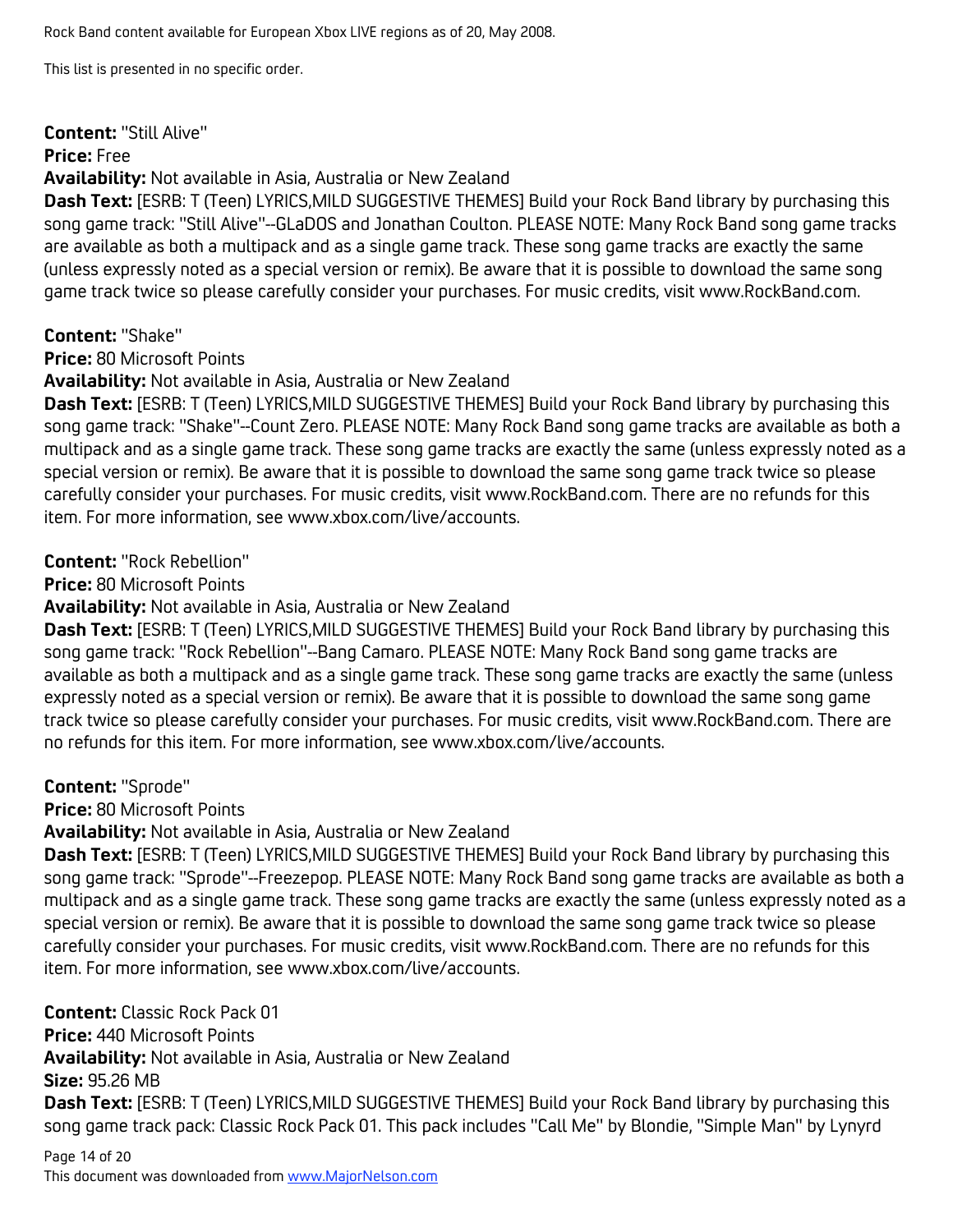This list is presented in no specific order.

Skynyrd, and "Message In A Bottle" by The Police. PLEASE NOTE: this song game track pack includes three song game tracks at a discounted rate over individual purchases. Many Rock Band songs are available as both a multipack and as a single game track. These songs are exactly the same (unless expressly noted as a special version or remix). Be aware that it is possible to download the same song twice so please carefully consider your purchases. For song credits, visit www.RockBand.com. There are no refunds for this item. For more information, see www.xbox.com/live/accounts.

# **Content:** "Message In A Bottle"

**Price:** 160 Microsoft Points

# **Availability:** Not available in Asia, Australia or New Zealand

**Dash Text:** [ESRB: T (Teen) LYRICS,MILD SUGGESTIVE THEMES] Build your Rock Band library by purchasing this song game track: "Message In A Bottle"--The Police. PLEASE NOTE: Many Rock Band song game tracks are available as both a multipack and as a single game track. These song game tracks are exactly the same (unless expressly noted as a special version or remix). Be aware that it is possible to download the same song game track twice so please carefully consider your purchases. For music credits, visit www.RockBand.com. There are no refunds for this item. For more information, see www.xbox.com/live/accounts.

# **Content:** "Simple Man"

**Price:** 160 Microsoft Points

# **Availability:** Not available in Asia, Australia or New Zealand

**Dash Text:** [ESRB: T (Teen) LYRICS,MILD SUGGESTIVE THEMES] Build your Rock Band library by purchasing this song game track: "Simple Man"--Lynyrd Skynyrd. PLEASE NOTE: Many Rock Band song game tracks are available as both a multipack and as a single game track. These song game tracks are exactly the same (unless expressly noted as a special version or remix). Be aware that it is possible to download the same song game track twice so please carefully consider your purchases. For music credits, visit www.RockBand.com. There are no refunds for this item. For more information, see www.xbox.com/live/accounts.

## **Content:** "Call Me"

**Price:** 160 Microsoft Points

**Availability:** Not available in Asia, Australia or New Zealand

**Dash Text:** [ESRB: T (Teen) LYRICS,MILD SUGGESTIVE THEMES] Build your Rock Band library by purchasing this song game track: "Call Me"--Blondie. PLEASE NOTE: Many Rock Band song game tracks are available as both a multipack and as a single game track. These song game tracks are exactly the same (unless expressly noted as a special version or remix). Be aware that it is possible to download the same song game track twice so please carefully consider your purchases. For music credits, visit www.RockBand.com. There are no refunds for this item. For more information, see www.xbox.com/live/accounts.

**Content:** "You've Got Another Thing Comin'"

**Price:** 160 Microsoft Points

**Availability:** Not available in Asia, Australia or New Zealand

**Dash Text:** [ESRB: T (Teen) LYRICS,MILD SUGGESTIVE THEMES] Build your Rock Band library by purchasing this song game track: "You've Got Another Thing Comin'"--Judas Priest. PLEASE NOTE: Many Rock Band song game tracks are available as both a multipack and as a single game track. These song game tracks are exactly the same (unless expressly noted as a special version or remix). Be aware that it is possible to download the same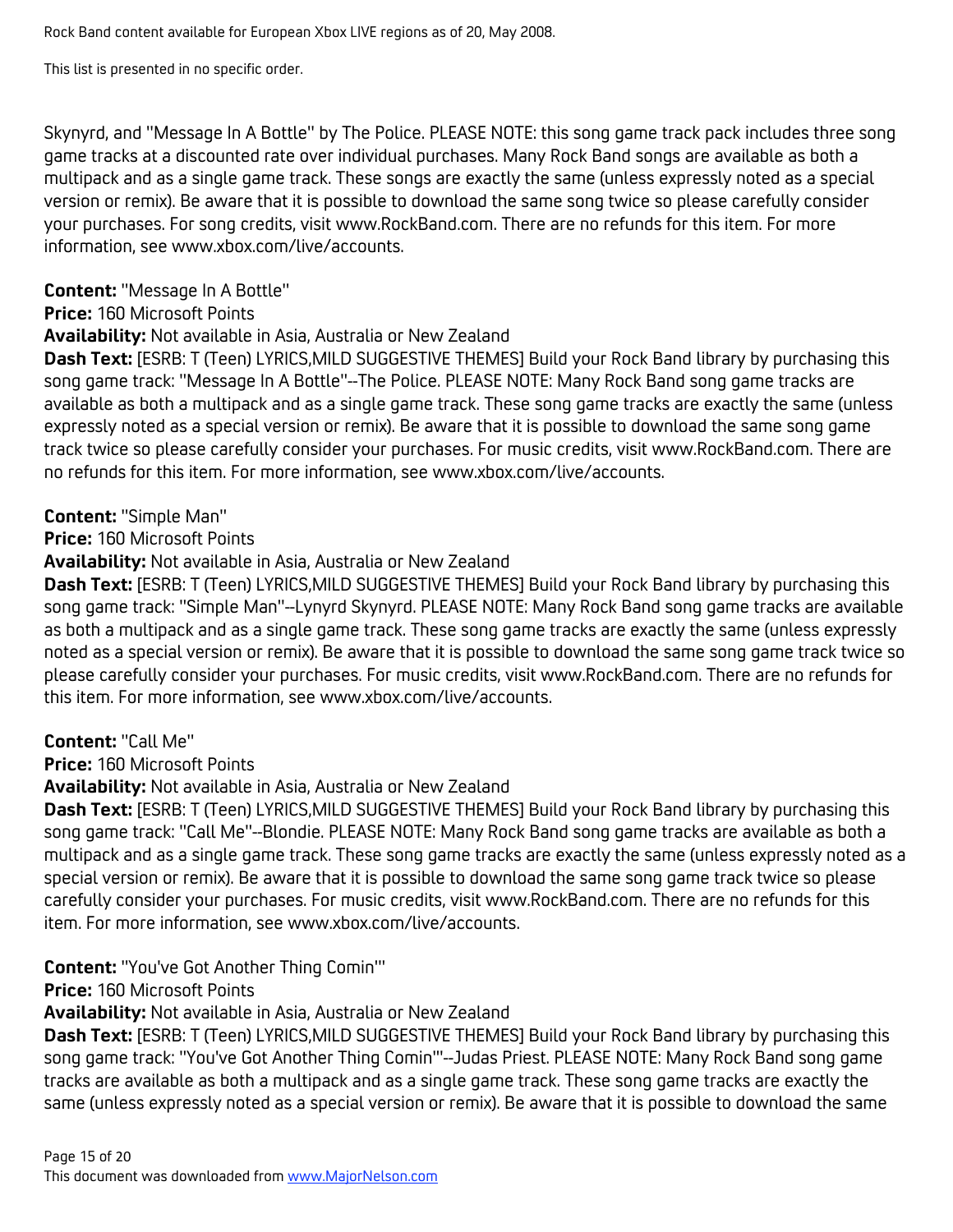This list is presented in no specific order.

song game track twice so please carefully consider your purchases. For music credits, visit www.RockBand.com. There are no refunds for this item. For more information, see www.xbox.com/live/accounts.

**Content:** "Screaming for Vengeance" Album **Price:** 1200 Microsoft Points **Availability:** Not available in Asia, Australia or New Zealand **Size:** 282.39 MB **Dash Text:** [ESRB: T (Teen) LYRICS,MILD SUGGESTIVE THEMES] Build your Rock Band library by purchasing this

song game album:"Screaming for Vengeance" Album. This album includes "Bloodstone," "Devil's Child," "Fever," "The Hellion/Electric Eye," "Pain And Pleasure," "Riding on the Wind," "Screaming For Vengeance," "(Take These) Chains," and "You've Got Another Thing Comin'" by Judas Priest. PLEASE NOTE: this game album includes nine song game tracks at a discounted rate over individual purchases. Many Rock Band songs are available as both a multipack and as a single game track. These songs are exactly the same (unless expressly noted). Be aware that it is possible to download the same song. For song credits, visit RockBand.com. There are no refunds for this item. For more information, see www.xbox.com/live/accounts.

## **Content:** "(Take These) Chains"

**Price:** 160 Microsoft Points

**Availability:** Not available in Asia, Australia or New Zealand

**Dash Text:** [ESRB: T (Teen) LYRICS,MILD SUGGESTIVE THEMES] Build your Rock Band library by purchasing this song game track: "(Take These) Chains" --Judas Priest. PLEASE NOTE: Many Rock Band song game tracks are available as both a multipack and as a single game track. These song game tracks are exactly the same (unless expressly noted as a special version or remix). Be aware that it is possible to download the same song game track twice so please carefully consider your purchases. For music credits, visit www.RockBand.com. There are no refunds for this item. For more information, see www.xbox.com/live/accounts.

## **Content:** "Screaming For Vengeance"

**Price:** 160 Microsoft Points

## **Availability:** Not available in Asia, Australia or New Zealand

**Dash Text:** [ESRB: T (Teen) LYRICS,MILD SUGGESTIVE THEMES] Build your Rock Band library by purchasing this song game track: "Screaming For Vengeance"--Judas Priest. PLEASE NOTE: Many Rock Band song game tracks are available as both a multipack and as a single game track. These song game tracks are exactly the same (unless expressly noted as a special version or remix). Be aware that it is possible to download the same song game track twice so please carefully consider your purchases. For music credits, visit www.RockBand.com. There are no refunds for this item. For more information, see www.xbox.com/live/accounts.

## **Content:** "Riding on the Wind"

**Price:** 160 Microsoft Points

#### **Availability:** Not available in Asia, Australia or New Zealand

**Dash Text:** [ESRB: T (Teen) LYRICS,MILD SUGGESTIVE THEMES] Build your Rock Band library by purchasing this song game track: "Riding on the Wind"--Judas Priest. PLEASE NOTE: Many Rock Band song game tracks are available as both a multipack and as a single game track. These song game tracks are exactly the same (unless expressly noted as a special version or remix). Be aware that it is possible to download the same song game track twice so please carefully consider your purchases. For music credits, visit www.RockBand.com. There are no refunds for this item. For more information, see www.xbox.com/live/accounts.

# Page 16 of 20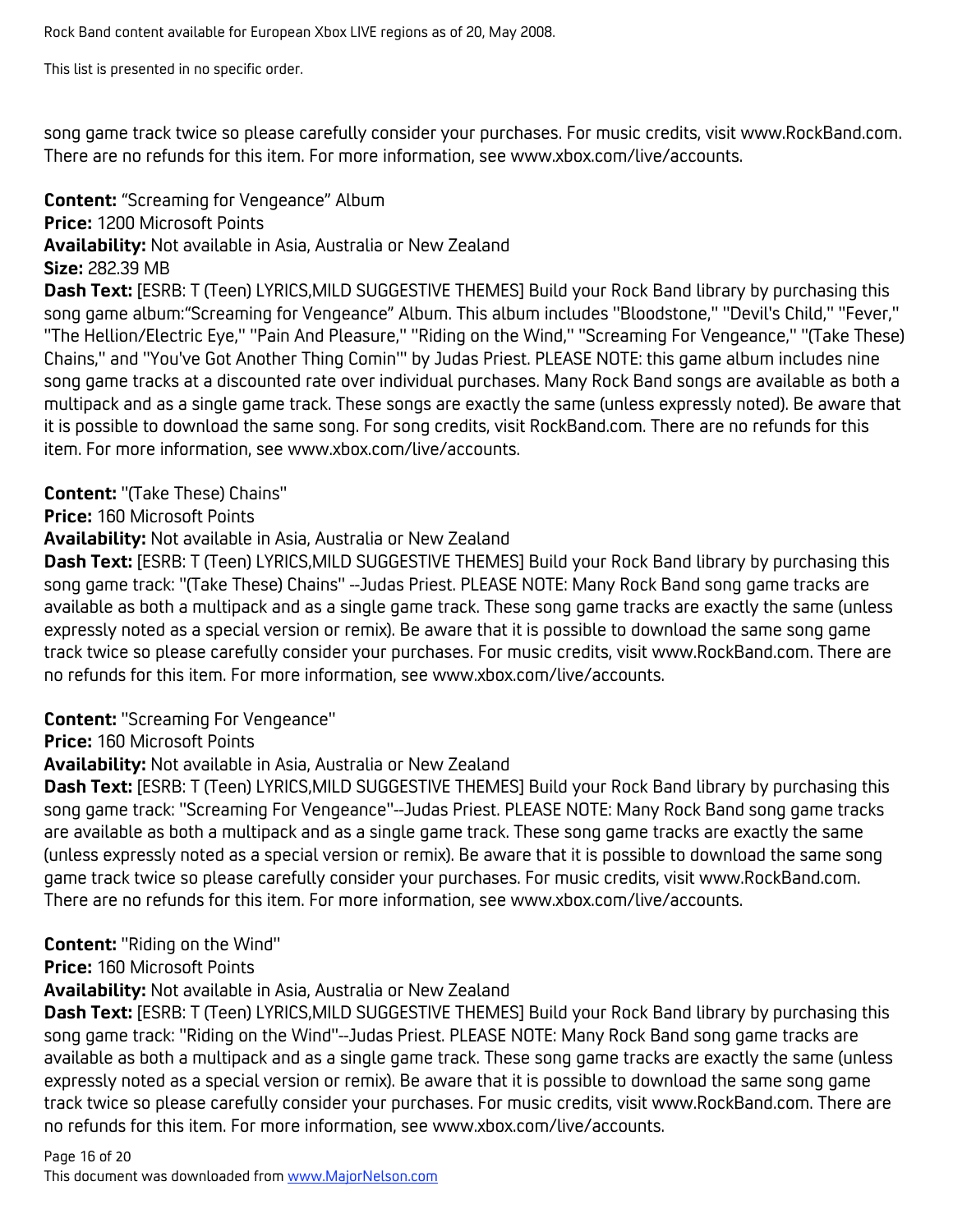#### **Content:** "Pain And Pleasure"

**Price:** 160 Microsoft Points

**Availability:** Not available in Asia, Australia or New Zealand

**Dash Text:** [ESRB: T (Teen) LYRICS,MILD SUGGESTIVE THEMES] Build your Rock Band library by purchasing this song game track: "Pain And Pleasure"--Judas Priest. PLEASE NOTE: Many Rock Band song game tracks are available as both a multipack and as a single game track. These song game tracks are exactly the same (unless expressly noted as a special version or remix). Be aware that it is possible to download the same song game track twice so please carefully consider your purchases. For music credits, visit www.RockBand.com. There are no refunds for this item. For more information, see www.xbox.com/live/accounts.

## **Content:** "The Hellion/Electric Eye"

**Price:** 160 Microsoft Points

**Availability:** Not available in Asia, Australia or New Zealand

**Dash Text:** [ESRB: T (Teen) LYRICS,MILD SUGGESTIVE THEMES] Build your Rock Band library by purchasing this song game track: "The Hellion/Electric Eye"--Judas Priest. PLEASE NOTE: Many Rock Band song game tracks are available as both a multipack and as a single game track. These song game tracks are exactly the same (unless expressly noted as a special version or remix). Be aware that it is possible to download the same song game track twice so please carefully consider your purchases. For music credits, visit www.RockBand.com. There are no refunds for this item. For more information, see www.xbox.com/live/accounts.

# **Content:** "Fever"

**Price:** 160 Microsoft Points

**Availability:** Not available in Asia, Australia or New Zealand

**Dash Text:** [ESRB: T (Teen) LYRICS,MILD SUGGESTIVE THEMES] Build your Rock Band library by purchasing this song game track: "Fever"--Judas Priest. PLEASE NOTE: Many Rock Band song game tracks are available as both a multipack and as a single game track. These song game tracks are exactly the same (unless expressly noted as a special version or remix). Be aware that it is possible to download the same song game track twice so please carefully consider your purchases. For music credits, visit www.RockBand.com. There are no refunds for this item. For more information, see www.xbox.com/live/accounts.

**Content:** "Devil's Child"

**Price:** 160 Microsoft Points

**Availability:** Not available in Asia, Australia or New Zealand

**Dash Text:** [ESRB: T (Teen) LYRICS,MILD SUGGESTIVE THEMES] Build your Rock Band library by purchasing this song game track: "Devil's Child"--Judas Priest. PLEASE NOTE: Many Rock Band song game tracks are available as both a multipack and as a single game track. These song game tracks are exactly the same (unless expressly noted as a special version or remix). Be aware that it is possible to download the same song game track twice so please carefully consider your purchases. For music credits, visit www.RockBand.com. There are no refunds for this item. For more information, see www.xbox.com/live/accounts.

**Content:** "Bloodstone"

**Price:** 160 Microsoft Points

**Availability:** Not available in Asia, Australia or New Zealand

**Dash Text:** [ESRB: T (Teen) LYRICS,MILD SUGGESTIVE THEMES] Build your Rock Band library by purchasing this song game track: "Bloodstone"--Judas Priest. PLEASE NOTE: Many Rock Band song game tracks are available as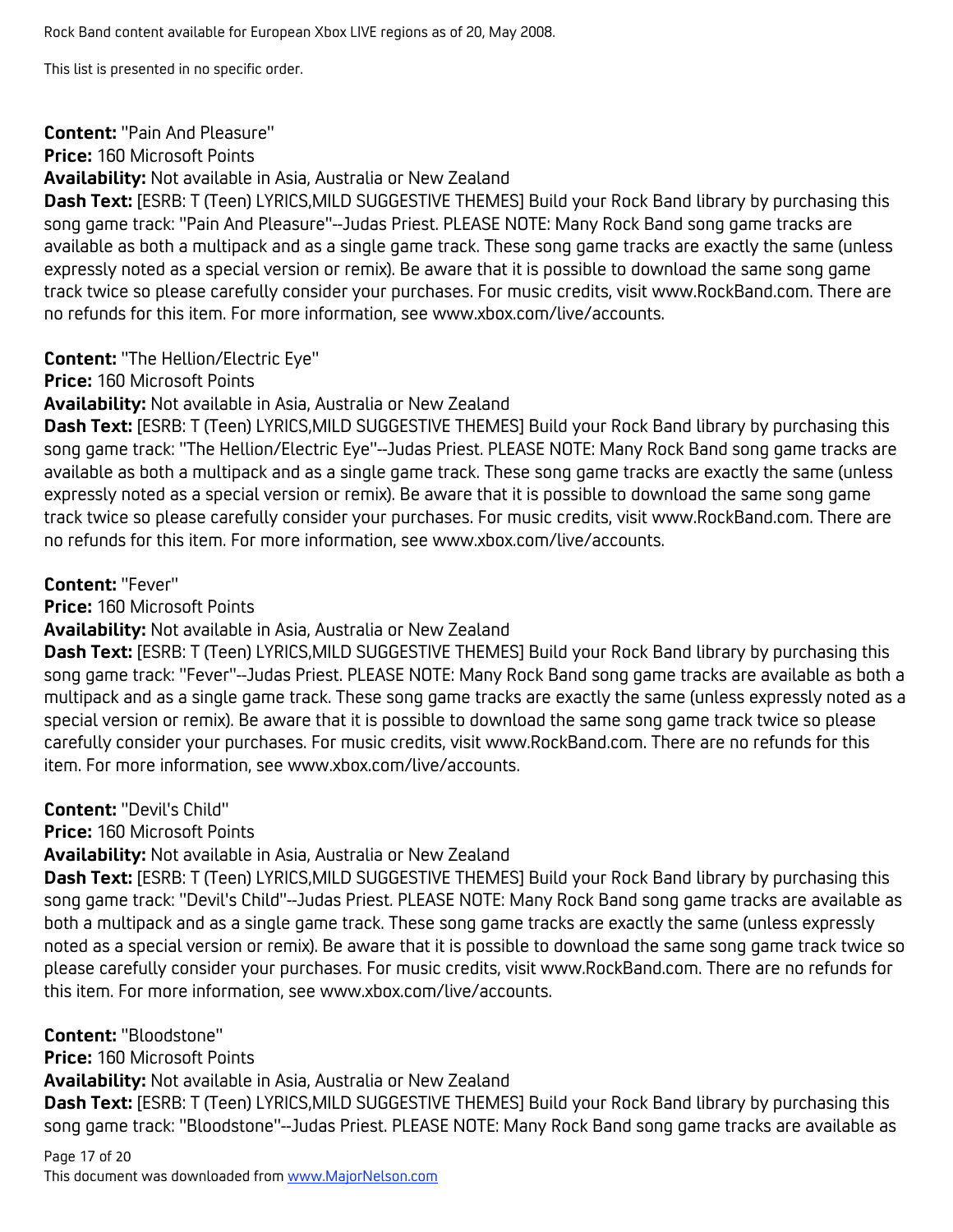both a multipack and as a single game track. These song game tracks are exactly the same (unless expressly noted as a special version or remix). Be aware that it is possible to download the same song game track twice so please carefully consider your purchases. For music credits, visit www.RockBand.com. There are no refunds for this item. For more information, see www.xbox.com/live/accounts.

#### **Content:** "Saints of Los Angeles"

#### **Price:** 160 Microsoft Points

**Availability:** Only in Canada, France, Germany, Italy, Mexico, Spain, United Kingdom, United States **Dash Text:** [ESRB: T (Teen) LYRICS,MILD SUGGESTIVE THEMES] Build your Rock Band library by purchasing this song game track: "Saints of Los Angeles" -- Mötley Crüe. PLEASE NOTE: Many Rock Band song game tracks are available as both a multipack and as a single game track. These song game tracks are exactly the same (unless expressly noted as a special version or remix). Be aware that it is possible to download the same song game track twice so please carefully consider your purchases. For music credits, visit www.RockBand.com. There are no refunds for this item. For more information, see www.xbox.com/live/accounts.

## **Content:** "Zero"

## **Price:** 160 Microsoft Points

#### **Availability:** Not available in Asia, Australia or New Zealand

**Dash Text:** [ESRB: T (Teen) LYRICS,MILD SUGGESTIVE THEMES] Build your Rock Band library by purchasing this song game track: "Zero"--Smashing Pumpkins. PLEASE NOTE: Many Rock Band song game tracks are available as both a multipack and as a single game track. These song game tracks are exactly the same (unless expressly noted as a special version or remix). Be aware that it is possible to download the same song game track twice so please carefully consider your purchases. For music credits, visit www.RockBand.com. There are no refunds for this item. For more information, see www.xbox.com/live/accounts.

## **Content:** "Red Tandy"

**Price:** 160 Microsoft Points

## **Availability:** Not available in Asia, Australia or New Zealand

**Dash Text:** [ESRB: T (Teen) LYRICS,MILD SUGGESTIVE THEMES] Build your Rock Band library by purchasing this song game track: "Red Tandy"--The Mother Hips. PLEASE NOTE: Many Rock Band song game tracks are available as both a multipack and as a single game track. These song game tracks are exactly the same (unless expressly noted as a special version or remix). Be aware that it is possible to download the same song game track twice so please carefully consider your purchases. For music credits, visit www.RockBand.com. There are no refunds for this item. For more information, see www.xbox.com/live/accounts.

## **Content:** "Time-Sick Son of a Grizzly Bear"

## **Price:** 160 Microsoft Points

## **Availability:** Not available in Asia, Australia or New Zealand

**Dash Text:** [ESRB: T (Teen) LYRICS,MILD SUGGESTIVE THEMES] Build your Rock Band library by purchasing this song game track: "Time-Sick Son of a Grizzly Bear"--The Mother Hips. PLEASE NOTE: Many Rock Band song game tracks are available as both a multipack and as a single game track. These song game tracks are exactly the same (unless expressly noted as a special version or remix). Be aware that it is possible to download the same song game track twice so please carefully consider your purchases. For music credits, visit www.RockBand.com. There are no refunds for this item. For more information, see www.xbox.com/live/accounts.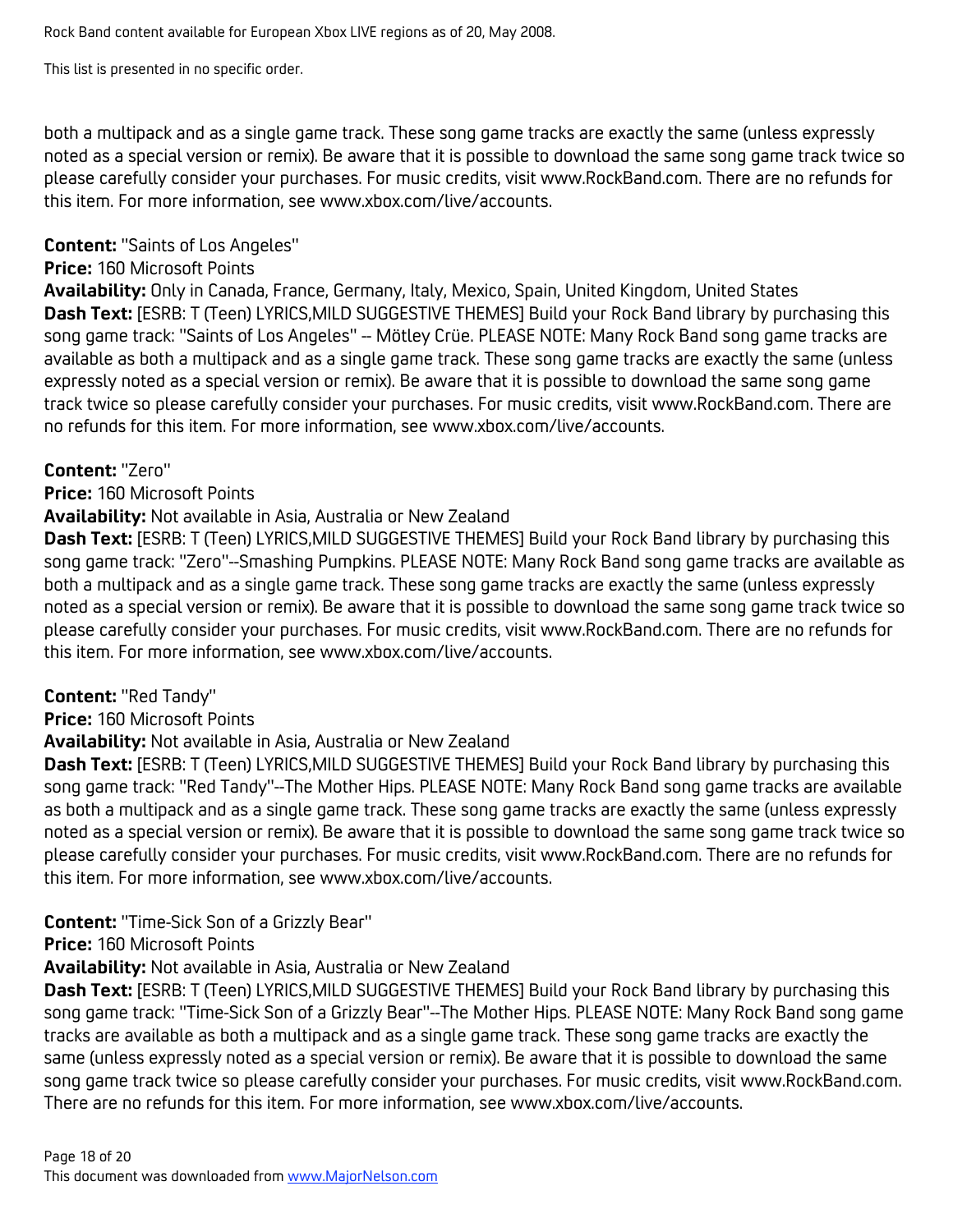#### **Content:** "It Hurts"

**Price:** 160 Microsoft Points

**Availability:** Not available in Asia, Australia or New Zealand

**Dash Text:** [ESRB: T (Teen) LYRICS,MILD SUGGESTIVE THEMES] Build your Rock Band library by purchasing this song game track: "It Hurts"--Angels & Airwaves. PLEASE NOTE: Many Rock Band song game tracks are available as both a multipack and as a single game track. These song game tracks are exactly the same (unless expressly noted as a special version or remix). Be aware that it is possible to download the same song game track twice so please carefully consider your purchases. For music credits, visit www.RockBand.com. There are no refunds for this item. For more information, see www.xbox.com/live/accounts.

**Content:** "Date with the Night"

**Price:** 160 Microsoft Points

**Availability:** Not available in Asia, Australia or New Zealand

**Dash Text:** [ESRB: T (Teen) LYRICS,MILD SUGGESTIVE THEMES] Build your Rock Band library by purchasing this song game track: "Date with the Night"--Yeah Yeah Yeahs. PLEASE NOTE: Many Rock Band song game tracks are available as both a multipack and as a single game track. These song game tracks are exactly the same (unless expressly noted as a special version or remix). Be aware that it is possible to download the same song game track twice so please carefully consider your purchases. For music credits, visit www.RockBand.com. There are no refunds for this item. For more information, see www.xbox.com/live/accounts.

**Content:** "This Ain't A Scene, It's An Arms Race"

**Price:** 160 Microsoft Points

**Availability:** Not available in Asia, Australia or New Zealand

**Dash Text:** [ESRB: T (Teen) LYRICS,MILD SUGGESTIVE THEMES] Build your Rock Band library by purchasing this song game track: "This Ain't A Scene, It's An Arms Race"--Fall Out Boy. PLEASE NOTE: Many Rock Band song game tracks are available as both a multipack and as a single game track. These song game tracks are exactly the same (unless expressly noted as a special version or remix). Be aware that it is possible to download the same song game track twice so please carefully consider your purchases. For music credits, visit www.RockBand.com. There are no refunds for this item. For more information, see www.xbox.com/live/accounts.

**Content:** Scene Pack 01

**Price:** 440 Microsoft Points

**Availability:** Not available in Asia, Australia or New Zealand

**Dash Text:** [ESRB: T (Teen) LYRICS,MILD SUGGESTIVE THEMES] Build your Rock Band library by purchasing this song game track pack: Scene Pack 01. This pack includes "It Hurts" by Angels & Airwaves, "This Ain't A Scene, It's An Arms Race" by Fall Out Boy, and "Date with the Night" by the Yeah Yeah Yeahs. PLEASE NOTE: this song game track pack includes three song game tracks at a discounted rate over individual purchases. Many Rock Band songs are available as both a multipack and as a single game track. These songs are exactly the same (unless expressly noted as a special version or remix). Be aware that it is possible to download the same song twice so please carefully consider your purchases. For song credits, visit www.RockBand.com. There are no refunds for this item. For more information, see www.xbox.com/live/accounts.

**Content:** "Train In Vain (Stand by Me)" **Price:** 160 Microsoft Points